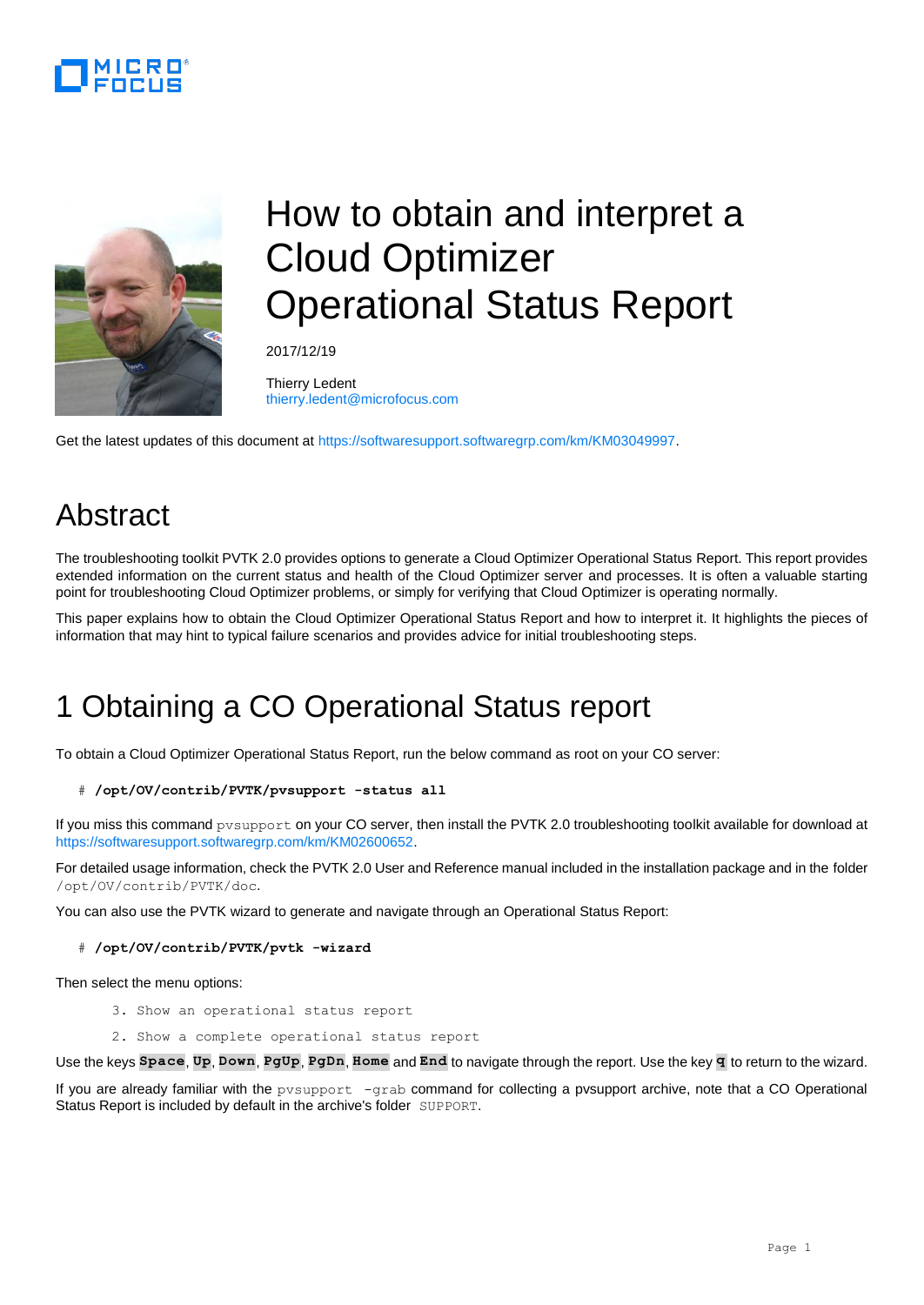

## 2 Interpreting a CO Operational Status Report

The operational status report includes a header and up to 30 sections that describe the status and/or health of one particular aspect of the CO server. Depending on which features and integrations have been configured some sections may be partly empty or skipped when creating the report.

Note also that this discussion describes a complete report, generated with pysupport -status all. Partial reports can also be generated that focus on certain areas only.

#### 2.1 Report header

The report header provides information on when and where the report was generated as well as some version information.

```
pvsupport.sh 2.0
Date: Mon Dec 11 16:56:18 CET 2017
Hostname: CO701.gale7.net
OS: Red Hat Enterprise Linux Workstation release 6.4 (Santiago)
Kernel: 2.6.32-358.el6.x86 64
Uptime: 16:56:18 up 8 days, 23:39, 4 users, load average: 1.22, 1.47, 1.50
CO version: HPE Cloud Optimizer Version: 03.02.004 (Installed - not appliance)
CO HF (last): CO 3.02.004 HF VCENTER 4
Tomcat version: HPOvTomcatB-7.00.078-1.x86 64
DB version: vertica-8.1.0-2.x86 64
OA version: 12.02.008
```
It is worth highlighting a few items on this header:

- The first line provides the version information of the command pysupport. Note pysupport version 1.0x can also generate operational status reports, but with slightly less information.
- The entry "CO version" returns the version displayed by the command  $pv$  version. It also provides the information between parentheses whether CO was deployed as a virtual appliance or if it was installed on an pre-existing server.
- The entry "CO HF (Last)" returns the hotfix information displayed by the command  $pv$  hfv. This is the last installed hotfix (not the full list) and may even show an old inactive hotfix if CO was upgraded to a newer version since this last hotfix was installed. For a better understanding of the installed hotfixes, it is best to check the next section.

#### 2.2 CO hotfix history

The next section shows the list of installed hotfixes along with the installation timestamp.

```
================
CO hotfix history
================
drwxrwsr-x 2 root cogroup 4096 Feb 16 2016 02.20.388_4
drwxrwsr-x 2 root cogroup 4096 Jan 18 2017 02.20.388_5
drwxr-sr-x 2 root cogroup 4096 Oct 4 10:19 CO 3.02.004 HF VCENTER 3
drwxr-sr-x 2 root cogroup 4096 Oct 4 14:55 CO<sup>-3</sup>.02.004 HF VCENTER 4
```
As shown above, the list also includes hotfixes that were installed before CO was upgraded to its current version.

#### 2.3 OA component versions

This section is available only if an OA instance (Operations Agent) has been installed on the CO server. It provides the output of the command ovdeploy -inv.

| OA components versions |                                   |                     |  |  |  |  |
|------------------------|-----------------------------------|---------------------|--|--|--|--|
|                        |                                   |                     |  |  |  |  |
| <b>NAME</b>            | DESCRIPTION                       | VERSION TYPE OSTYPE |  |  |  |  |
| HPOvAgtLc              | HPE Operations agent L10N Package | 12.04.006 pkg Linux |  |  |  |  |
| <b>HPOVBbc</b>         | HPE Software HTTP Communication   | 12.04.006 pkg Linux |  |  |  |  |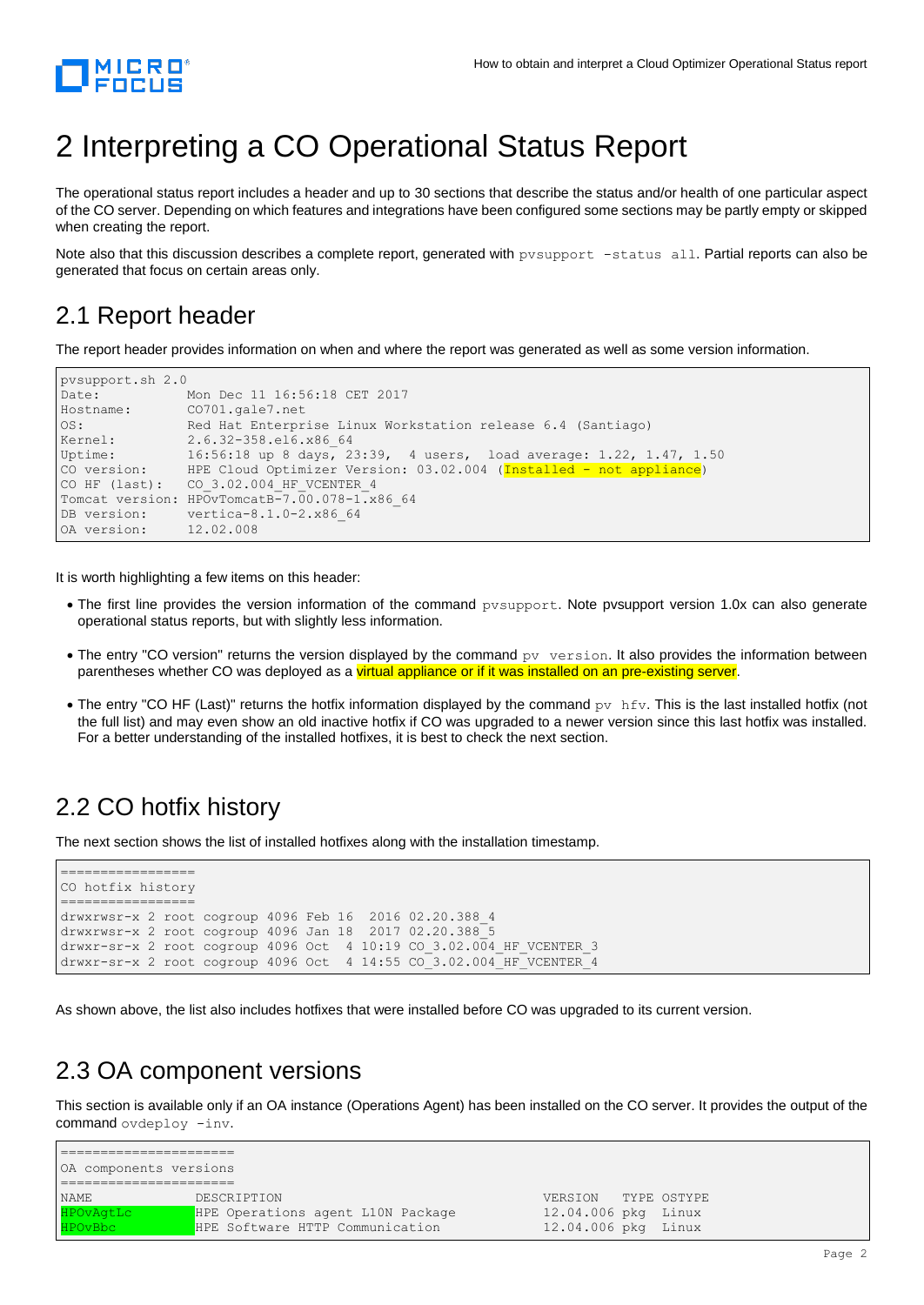

| HPOvConf <sup>1</sup>                                                                                         | HPE Software Configuration 12.02.008 pkg Linux                           |                     |  |
|---------------------------------------------------------------------------------------------------------------|--------------------------------------------------------------------------|---------------------|--|
| HPOvCtrl Form                                                                                                 | HPE Software Process Control 12.04.006 pkg Linux                         |                     |  |
| HPOvDeplet and the state of the state of the state of the state of the state of the state of the state of the | HPE Software Deployment 12.02.008 pkg Linux                              |                     |  |
|                                                                                                               | HPOvEaAgt HPE Software E/A Agent                                         | 12.02.008 pkg Linux |  |
|                                                                                                               | HPOvGlanc HPE Software Performance Glance 12.02.008 pkg Linux            |                     |  |
| HPOvJPacc                                                                                                     | HPE Software Java Performance Access 12.04.006 pkg Linux                 |                     |  |
| HPOvJbbc in the second state of the second state of the second state of the second state $\sim$               | HPE Software HTTP Communication Java 12.04.006 pkg Linux                 |                     |  |
| <b>HPOVJsec Example 1996</b>                                                                                  | HPE Software Security Core Java 12.04.006 pkg Linux                      |                     |  |
| HPOvJxpl                                                                                                      | HPE Software Cross Platform Component Java 12.04.006 pkg Linux           |                     |  |
|                                                                                                               | HPOvPacc BPE Software Performance Access 12.02.008 pkg Linux             |                     |  |
|                                                                                                               | HPOvPerfAgt HPE Software Performance Agent 12.02.008 pkg Linux           |                     |  |
|                                                                                                               | HPOvPerfMI HPE Software Measurement Interface 12.02.008 pkg Linux        |                     |  |
| HPOvPerlA <b>Alexander</b>                                                                                    | HP Software Perl                                                         | 05.16.016 pkg Linux |  |
|                                                                                                               | HPOvSecCC BPE Software Certificate Management Client 12.04.006 pkg Linux |                     |  |
|                                                                                                               | HIPOvSecCo HPE Software Security Core 12.04.006 pkg Linux                |                     |  |
|                                                                                                               | HPOvXpl <b>HPE Software Cross Platform Component</b> 12.04.006 pkg Linux |                     |  |
|                                                                                                               | Operations-agent HPE Operations agent Product 12.02.008 bdl linux        |                     |  |

The components highlighted in cyan above are delivered by Cloud Optimizer. The components highlighted in yellow are delivered by Operations Agent. The components highlighted in green are delivered by both Cloud Optimizer and Operations Agent. The version of these components will be the highest of CO or OA.

Note that CO 3.01 and higher currently only supports co-existence with Operations Agent versions 12.00 and higher. Check the support matrix for the most up to date compatibility information: [https://softwaresupport.softwaregrp.com/km/KM323488.](https://softwaresupport.softwaregrp.com/km/KM323488)

#### 2.4 Processes status

This sections lists the running Cloud Optimizer, Vertica and Operations Agent processes along with their PID.

| ================                                         |                                                                                                     |                      |                  |         |  |
|----------------------------------------------------------|-----------------------------------------------------------------------------------------------------|----------------------|------------------|---------|--|
|                                                          | Processes status                                                                                    |                      |                  |         |  |
| =================                                        |                                                                                                     |                      |                  |         |  |
| ovtomcatB                                                | OV Tomcat (B) Servlet Container                                                                     | WEB, SERVER          | (3848)           | Running |  |
| pvcd                                                     | PV Core                                                                                             | PV                   | (3595)           | Running |  |
| midaemon                                                 | Measurement Interface daemon                                                                        |                      | (2663)           | Running |  |
| ttd                                                      | ARM registration daemon                                                                             |                      | (2780)           | Running |  |
| perfalarm                                                | Alarm generator                                                                                     |                      |                  | Stopped |  |
| perfd                                                    | real time server                                                                                    |                      | (3028)           | Running |  |
| aqtrep                                                   | OV Discovery Agent                                                                                  | AGENT, AgtRep (4359) |                  | Running |  |
| hpcsrvd                                                  | HPCS Server                                                                                         | AGENT, OA            | (4309)           | Running |  |
| hpsensor                                                 | HP Compute Sensor                                                                                   | AGENT, OA            | (2647)           | Running |  |
| oacore                                                   | Operations Agent Core                                                                               | AGENT, OA            | (2857)           | Running |  |
| ompolparm                                                | OM Parameter Handler                                                                                | AGENT, EA            | (4274)           | Running |  |
| opcacta                                                  | OVO Action Agent                                                                                    | AGENT, EA            | (4416)           | Running |  |
| opcgeni                                                  | Generic Source Interceptor                                                                          | AGENT, EA            | (515826) Running |         |  |
| opcmona                                                  | OVO Monitor Agent                                                                                   | AGENT, EA            | (4266)           | Running |  |
| opcmsqa                                                  | OVO Message Agent                                                                                   | AGENT, EA            | (4307)           | Running |  |
| opcmsqi                                                  | OVO Message Interceptor                                                                             | AGENT, EA            | (4386)           | Running |  |
| ovbbccb                                                  | OV Communication Broker                                                                             | CORE                 | (2832)           | Running |  |
| ovcd                                                     | OV Control                                                                                          | CORE                 | (2824)           | Running |  |
| ovconfd                                                  | OV Config and Deploy                                                                                | COREXT               | (3992)           | Running |  |
|                                                          | Agent Health Status: OK, Time: Sun Dec 10 17:38:20 2017                                             |                      |                  |         |  |
|                                                          |                                                                                                     |                      |                  |         |  |
|                                                          | Message Agent is not buffering.                                                                     |                      |                  |         |  |
|                                                          |                                                                                                     |                      |                  |         |  |
|                                                          | VIdaemon is running with PID 4228                                                                   |                      |                  |         |  |
|                                                          |                                                                                                     |                      |                  |         |  |
| PV python processes:                                     |                                                                                                     |                      |                  |         |  |
|                                                          |                                                                                                     |                      |                  |         |  |
| Vertica processes:                                       |                                                                                                     |                      |                  |         |  |
|                                                          | 3430 /opt/vertica/spread/sbin/spread -c                                                             |                      |                  |         |  |
|                                                          | /var/opt/0V/databases/pv/catalog/pv/v pv node0001 catalog/spread.conf -D /opt/vertica/spread/tmp    |                      |                  |         |  |
|                                                          | 3432 /opt/vertica/bin/vertica -D /var/opt/OV/databases/pv/catalog/pv/v pv node0001 catalog -C pv -n |                      |                  |         |  |
|                                                          | v pv node0001 -h 127.0.0.1 -p 5433 -P 4803 -Y ipv4 -c                                               |                      |                  |         |  |
|                                                          | 3454 /opt/vertica/bin/vertica-udx-zygote 15 3 3432 debug-log-off                                    |                      |                  |         |  |
|                                                          | /var/opt/OV/databases/pv/catalog/pv/v pv node0001 catalog/UDxLogs 60 16 0                           |                      |                  |         |  |
|                                                          | 4640 /bin/bash /opt/vertica/agent/agent.sh /opt/vertica/config/users/pv vertica/agent.conf          |                      |                  |         |  |
| 4655 /opt/vertica/oss/python/bin/python ./simply fast.py |                                                                                                     |                      |                  |         |  |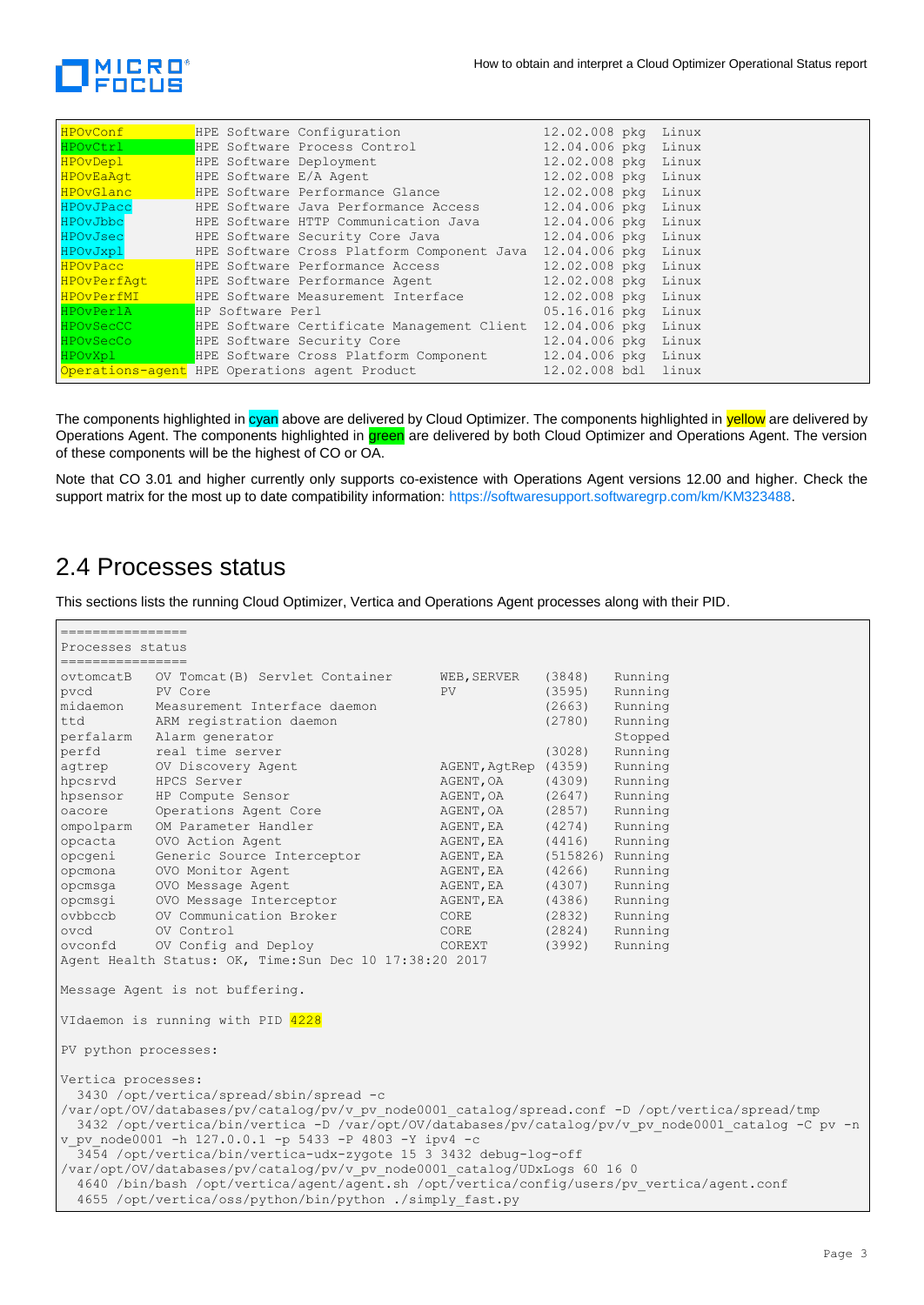

The following processes are of particular interest:

| ovtomcatB | Implements the user interface services.<br>The process ovtomcatB writes its logs and traces to the files /var/opt/0V/log/pvtrace.0.txt and<br>/var/opt/0V/log/tomcat/ovtomcatb.out. For more information on tracing options, run the command<br>/opt/0V/contrib/PVTK/pvsupport -help trace and select option 3. Step -trace appserver.                                                                                                                                                         |
|-----------|------------------------------------------------------------------------------------------------------------------------------------------------------------------------------------------------------------------------------------------------------------------------------------------------------------------------------------------------------------------------------------------------------------------------------------------------------------------------------------------------|
| pvcd      | The main Cloud Optimizer process pvcd coordinates all activities, centralizes all collected data, writes it to the<br>database and dispatches it to the user interface and CO alerting scripts.<br>This process writes logs to /var/opt/0V/log/System.txt. It supports XPL tracing and consoleprint tracing.<br>For more information on tracing options, run the command /opt/0V/contrib/PVTK/pvsupport -help<br>trace and select options 6. Step -trace pvcd and 5. Step -trace consoleprint. |
| agtrep    | The discovery agent agtrep is an Operations Agent process that executes the policy vPV-Discovery and<br>forwards CI definitions to the OMi server.<br>This process writes logs to /var/opt/0V/log/System.txt and supports XPL tracing. For more information<br>on tracing options, run the command /opt/0V/contrib/PVTK/pvsupport -help trace and select option<br>9. Step -trace xpl.                                                                                                         |
| hpcsrvd   | The compute sensor server hpcsrvd keeps track of the compute sensor agents deployed through the<br>environment.<br>This process writes logs to /var/opt/0V/shared/server/hpcsrv/hpcsrvtrace.log. Logging levels<br>are defined in the file /var/opt/0V/shared/server/hpcsrv/hpcsrv.conf.                                                                                                                                                                                                       |
| opcmona   | The monitor agent oper and Sperations Agent process that executes the policy vPV-EventMonitor and<br>forwards matched events to the message agent.<br>This process writes logs to /var/opt/0V/log/System.txt and supports XPL tracing. For more information<br>on tracing options, run the command /opt/0V/contrib/PVTK/pvsupport -help trace and select option<br>9. Step -trace xpl.                                                                                                         |
| opcmsga   | The message agent opcmsga is an Operations Agent process that forwards VMware events and CO alerts<br>received from the monitor agent and message interceptor to the OMi server.<br>This process writes logs to /var/opt/0V/log/System.txt and supports XPL tracing. For more information<br>on tracing options, run the command /opt/0V/contrib/PVTK/pvsupport -help trace and select option<br>9. Step -trace xpl.                                                                           |
| opcmsgi   | The message interceptor opermsgi is an Operations Agent process that forwards matched CO alerts to the<br>message agent.<br>This process writes logs to /var/opt/0V/log/System.txt and supports XPL tracing. For more information<br>on tracing options, run the command /opt/0V/contrib/PVTK/pvsupport -help trace and select option<br>9. Step -trace xpl.                                                                                                                                   |
| ovbbccb   | The communication broker ovbbccb keeps a registry of available services, listens for incoming connections<br>and dispatches the connections to the correct process.<br>This process writes logs to /var/opt/0V/log/System.txt and supports XPL tracing. For more information<br>on tracing options, run the command /opt/0V/contrib/PVTK/pvsupport -help trace and select option<br>9. Step -trace xpl.                                                                                        |
| ovcd      | The process control daemon $\text{ovcd}$ starts, stops and monitors most other processes. The command line interface<br>to oved is /opt/0V/bin/ove.<br>This process writes logs to /var/opt/0V/log/System.txt and supports XPL tracing. For more information<br>on tracing options, run the command /opt/0V/contrib/PVTK/pvsupport -help trace and select option<br>9. Step -trace xpl.                                                                                                        |
| VIdaemon  | The VIdaemon is a java process that collects metrics from vCenters. It runs only if vCenter targets are<br>configured. Note the PID of this process (4228), as you will need it when analyzing section 2.9 below.<br>This process writes logs to /var/opt/0V/log/status.virtserver. For tracing options, run the command<br>/opt/OV/contrib/PVTK/pvsupport -help trace and select option 8. Step -trace vidaemon.                                                                              |
| vertica   | The main database process is $\text{vertical}$ . The database logs can be found in:<br>/var/opt/OV/databases/pv/catalog/pv/dbLog<br>/var/opt/OV/databases/pv/catalog/pv/v pv node0001 catalog/vertica.log                                                                                                                                                                                                                                                                                      |

As shown in above example, it is common that the process perfalarm is stopped. This depends essentially on the type of Operations Agent license that is installed and has no impact on Cloud Optimizer, nor any integration with Cloud Optimizer.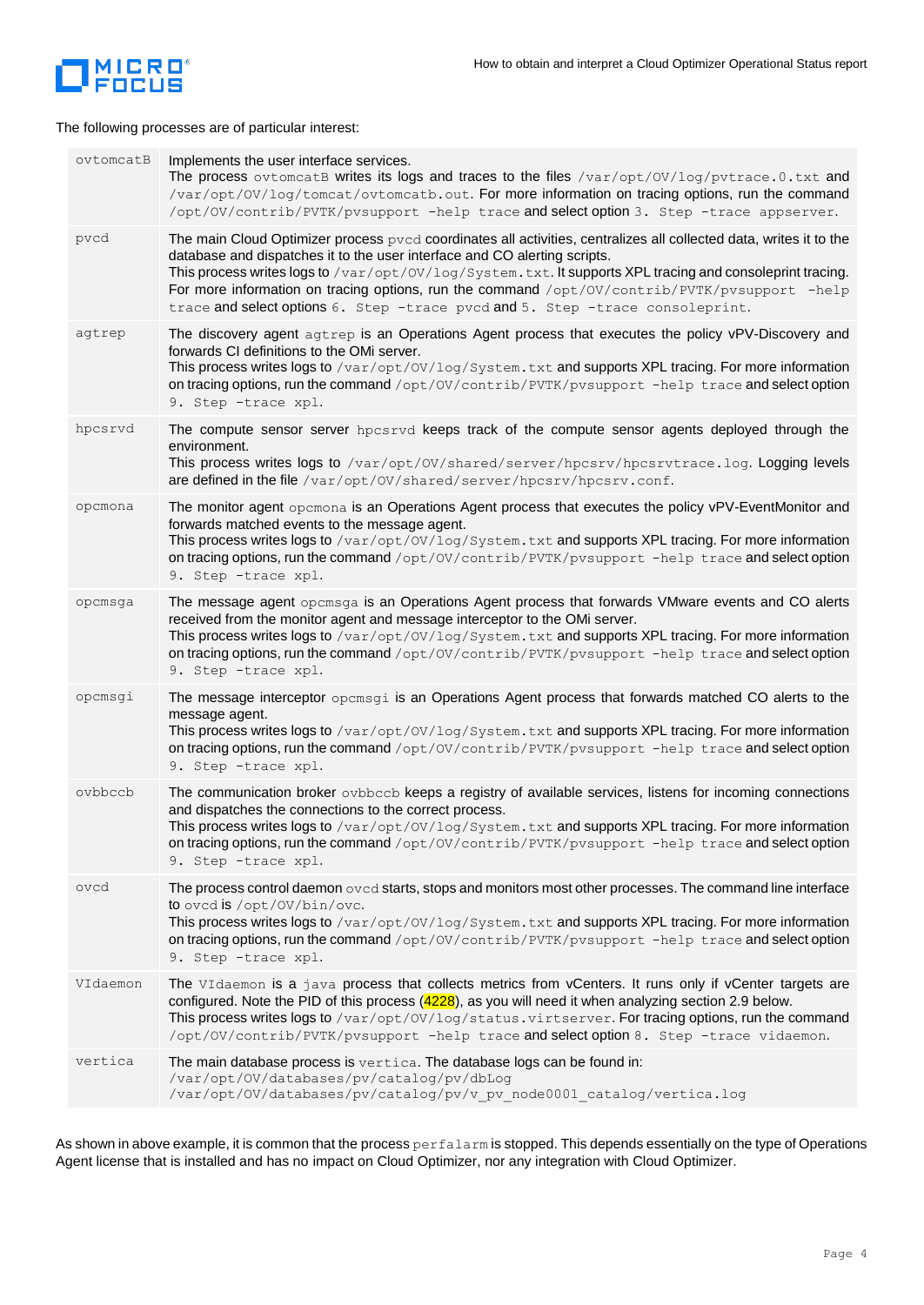

#### 2.5 Target/Collection status and configuration

This section lists the configured targets with their current collection status and some key configuration settings.



The first few lines of this section present the output of the command  $\frac{p}{q}$ -1t. The collection status of each target should alternate between Data collection In Progess and Data Collection Completed at intervals equal to the collection interval. However, for targets of type HYPERV, the status should always show Data Collection Completed, because the collection happens remotely so that its progress is not exposed to the CO server.

A collection status such as Data Collection Failed or Slow/Partial Data Collection indicates that there is a problem with the collection for this target. Many such problems can be resolved by applying the vCenter settings recommended in the knowledge documen[t https://softwaresupport.softwaregrp.com/km/KM02945185.](https://softwaresupport.softwaregrp.com/km/KM02945185)

The status Not Started indicates that the collection for this target has never been scheduled since the target was configured. This status should only appear for a very short time after the target was configured.

The time since the collection changed to the current status is given between parentheses (highlighted in green above). This should always be less than the collection interval, else it means that the collection is not scheduled on a regular basis.

The collector logs for vCenter targets are written to /var/opt/OV/log/status.virtserver. For the Hyper-V collector, the logs are written to vPVWinVirtCollector.log in the installation folder of the collector binaries (check the path in the Windows service HPE vPV Collector Service).

If the variable CollectionFlag is set to false, then data collection has been globally disabled. Data collection can also be disabled per target. The variables Targets include a  $:1$  (data collection enabled) or a  $:0$  (data collection disabled) after each target definition (as highlighted on yellow background in above example output). Collection can be enabled/disabled with the command pvconfig.

The collection interval is defined in the variable CollectionInterval. Valid values are 300 and 900 (seconds). Any other setting will fall back to the default value 300. The variable Virt\_Node\_Coll\_Interval exists for historical reasons only and is ignored.

#### 2.6 Database connection test and node status

This section checks the status of the database and provides key configuration information, such as the location of database logfiles and the IP and port used to connect to the database.

```
========================================
Database connection test and node status
========================================
List of databases
name | user_name 
------+------------
pv | pv_vertica
Node | Host | State | Version | DB
---------------+-----------+-------+-----------------+----
v pv node0001 | 127.0.0.1 | UP | vertica-8.1.0.2 | pv
Database: pv
Database Log: /var/opt/OV/databases/pv/catalog/pv/dbLog, 
/var/opt/OV/databases/pv/catalog/pv/v_pv_node0001_catalog/vertica.log
Hosts: 127.0.0.1
Restart Policy: ksafe
Port: 5433
Catalog Directory: /var/opt/OV/databases/pv/catalog/pv/v_pv_node0001_catalog
```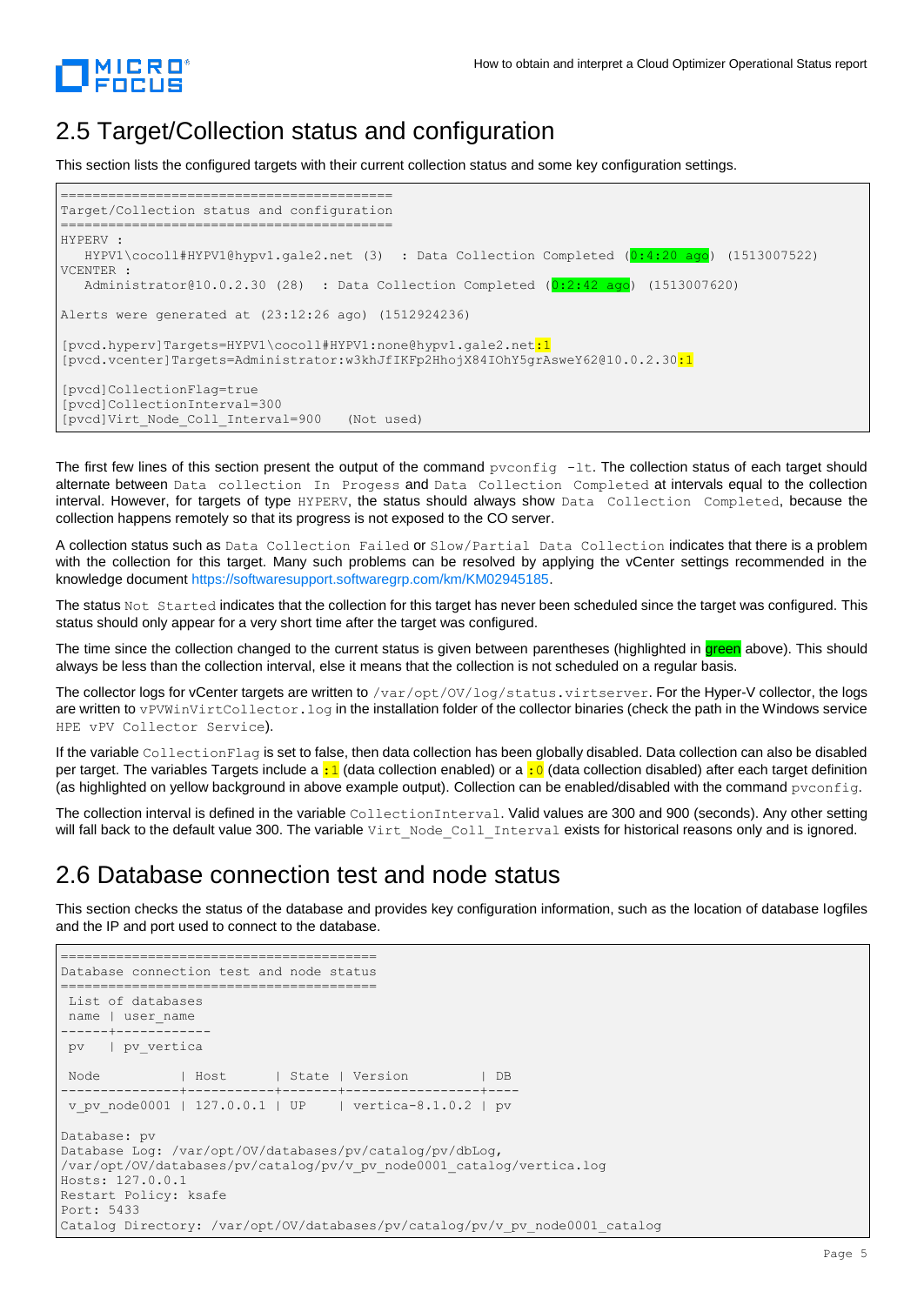

There will be a clear indication if the database and/or vertica node is not responsive, e.g.:

| Database connection test and node status                                                                                                             |
|------------------------------------------------------------------------------------------------------------------------------------------------------|
| vsgl: could not connect to server: Connection refused<br>Is the server running on host "127.0.0.1" and accepting<br>TCP/IP connections on port 5433? |
| Node   Host   State   Version   DB                                                                                                                   |
|                                                                                                                                                      |
| <b>v</b> pv node0001   127.0.0.1   DOWN   vertica-8.1.0.2   pv                                                                                       |
|                                                                                                                                                      |
| Database: pv                                                                                                                                         |
| Database Loq: /var/opt/OV/databases/pv/cataloq/pv/dbLoq,                                                                                             |
| /var/opt/0V/databases/pv/catalog/pv/v pv node0001 catalog/vertica.log                                                                                |
| Hosts: 127.0.0.1                                                                                                                                     |
| Restart Policy: ksafe                                                                                                                                |
| Port: 5433                                                                                                                                           |
| Catalog Directory: /var/opt/OV/databases/pv/catalog/pv/v pv node0001 catalog                                                                         |

There are two common scenarios leading to the database going down:

- 1. The database may terminate if the file system hosting /var/opt/0V/databases/pv runs out of space
- 2. The kernel will commonly pick the process vertica as a candidate process to kill if the server runs out of memory

The latter event can be tracked in  $/var /log/m$ essages (included in the pvsupport archive):

Nov 26 19:36:43 co701 kernel: Out of memory: Kill process 223722 (vertica) score 177 or sacrifice child

If the database goes down while the processes  $pvcd$  and/or  $ovtomcatB$  are running, then these processes must be stopped and restarted after the database is up again. The below command will take care of restarting the database and all necessary processes in the correct order:

# /opt/OV/contrib/PVTK/pvsupport -restart

#### 2.7 Recent table updates tests

This section checks when was the last update to two important tables of the database.

```
==========================
Recent table updates tests
========================
dml_inst_Infrastructure__Node: 0K (last update 175 seconds ago <= 1 collection interval)<br>dml inst Virtualization Datastore: 0K (last update 175 seconds ago <= 1 collection interval)
                                                 OK (last update 175 seconds ago \leq 1 collection interval)
```
The tables dml\_inst\_Infrastructure\_\_Node and dml\_inst\_Virtualization\_\_Datastore should be updated at every collection interval, if any target has been configured. This section will show WARNING or ERROR if the last update was more than respectively 1 collection interval or 2 collection intervals ago.

If the tables are not updated, although the collection status is normal and the database is responsive, this is usually due to one of below two problems:

- The process  $pvcd$  lost connection with the database. This can happen if the database was restarted while  $pvcd$  was running. See also section 2.9 below.
- The file system where /var/opt/OV/databases/pv is hosted is running low on free space. In this case, the database may reject transactions to avoid running out of disk space while updating the database files. Note that the database may start rejecting transactions as soon as the free space drops to a few GBs.

The latter event can be tracked in /var/opt/OV/databases/pv/catalog/pv/v\_pv\_node0001\_catalog/vertica.log:

```
2017-12-19 12:31:25.411 EEThread:7f4979b61700-a0000003a099f6 [EE] <WARNING> Exception in finalize: 
Could not write to [/var/opt/OV/databases/pv/data/pv/v_pv_node0001_data/CpD_51596/000000/000_0.gt]:
Volume [/var/opt/OV/databases/pv/data/pv/v_pv_node0001_data] has insufficient space.
```
...

```
017-12-19 12:31:25.457 Init Session:7f4971ffe700-a0000003a099f6 <ERROR> @v_pv_node0001: 53100/2927: 
Could not write to [/var/opt/OV/databases/pv/data/pv/v_pv_node0001_data/CpD_51596/000000/000_0.gt]:
Volume [/var/opt/OV/databases/pv/data/pv/v_pv_node0001_data] has insufficient space.
```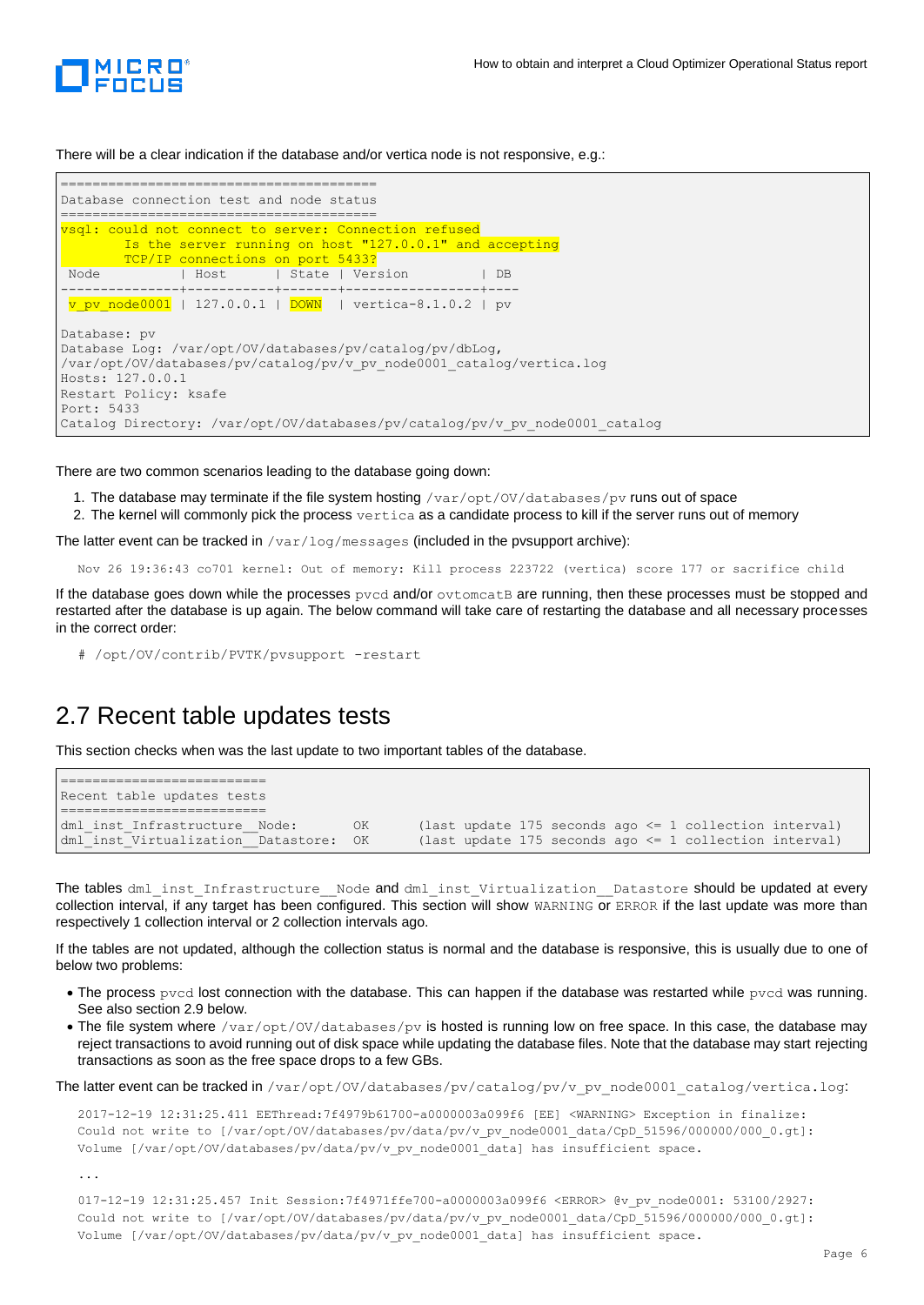

#### 2.8 vCenter connectivity tests

This section tests the connectivity to the vCenters and some key vCenter configuration settings.

| vCenter connectivity tests                                                                                                                                                                                   |  |  |
|--------------------------------------------------------------------------------------------------------------------------------------------------------------------------------------------------------------|--|--|
|                                                                                                                                                                                                              |  |  |
| Testing SSL3 connection to vcw701.gale7.net port 443 : Failed with return code 1<br>140423930193736:error:1409E0E5:SSL routines:SSL3 WRITE BYTES:ssl handshake failure:s3 pkt.c:598:<br>CONNECTED (00000004) |  |  |
|                                                                                                                                                                                                              |  |  |
| For details, try: /usr/bin/openssl s client -ssl3 -connect vcw701.gale7.net:443<br>Testing TLS1 connection to vcw701.gale7.net port 443 : OK                                                                 |  |  |
| MissingUserPrivileges<br>LastObservedTime<br>Version Domain Status<br>Configuration<br>Target                                                                                                                |  |  |
| Statistics Level = $2$ None<br>2017-12-18 15:32:26 vcw701.gale7.net 5.5, 3252642 VCENTER 0                                                                                                                   |  |  |
| NOTE: The Configuration and MissingUserPrivileges reflect the status as observed                                                                                                                             |  |  |

In the above example, the connectivity test to the vCenter vcw701 failed when using protocol SSL3 and succeeded when using protocol TLS1. As long as the connectivity test succeeds for one protocol, it is ok.

Note that this connectivity test only establishes a connection; it does not perform a login to the vCenter, so it does not help validating the credentials configured for the target in CO.

The second part extracts information from the database collected by CO about the target, such as the vCenter version (5.5 build  $3252642$ ), the collection status ( $\overline{0}$  = OK), the statistics level (2) and any missing user privileges (none). If the statistics level is lower than 2 and/or some missing user privileges are listed, the collection may be incomplete. Depending on the exact problem, the impact on CO may be limited to a very specific feature.

#### 2.9 pvcd connections

This section displays the established connections involving process  $pvcd$  and the ports on which  $pvcd$  is listening.

|                  | ================= |                                                       |                 |                          |
|------------------|-------------------|-------------------------------------------------------|-----------------|--------------------------|
| pycd connections |                   |                                                       |                 |                          |
| ================ |                   |                                                       |                 |                          |
|                  |                   | Active Internet connections (servers and established) |                 |                          |
|                  |                   | Proto Recv-O Send-O Local Address                     | Foreign Address | PID/Program<br>State     |
| name             |                   |                                                       |                 |                          |
| tcp              | $\Omega$          | $0$ 127.0.0.1:5433                                    | 127.0.0.1:46332 | ESTABLISHED 3432/vertica |
| tcp              | $\circ$           | $0$ 127.0.0.1:46332                                   | 127.0.0.1:5433  | ESTABLISHED 3595/pvcd    |
| $---$            |                   |                                                       |                 |                          |
| tcp              | $\circ$           | $0$ 127.0.0.1:5433                                    | 127.0.0.1:46333 | ESTABLISHED 3432/vertica |
| tcp<br>$---$     | $\circ$           | $0$ 127.0.0.1:46333                                   | 127.0.0.1:5433  | ESTABLISHED 3595/pvcd    |
| tcp              | 0                 | 0:1:33989                                             | $: : : *$       | 3595/pvcd<br>LISTEN      |
| tcp              | $\circ$           | 0:1:53651                                             | : 1: 33989      | ESTABLISHED 2832/ovbbccb |
| tcp              | $\circ$           | 0: : : : 53655                                        | : : : : : 33989 | ESTABLISHED 2832/ovbbccb |
| tcp              | 0                 | 0: : : : : 33989                                      | : : 1: 53655    | ESTABLISHED 3595/pvcd    |
| tcp              | 0                 | 0: : : : : 33989                                      | : : 1: 53654    | ESTABLISHED 3595/pvcd    |
| tcp              | $\circ$           | 0: : : : : 53654                                      | ::1:33989       | ESTABLISHED 2832/ovbbccb |
| tcp              | $\circ$           | 0: : : : : 53400                                      | : : : : : 33989 | ESTABLISHED 2832/ovbbccb |
| tcp              | $\Omega$          | 0:1:33989                                             | : : 1: 53651    | ESTABLISHED 3595/pvcd    |
| tcp              | $\Omega$          | 0:1:33989                                             | : : 1: 53400    | ESTABLISHED 3595/pvcd    |
|                  | $\circ$           | 0:1:36849                                             | $: : : *$       | LISTEN                   |
| tcp              |                   |                                                       |                 | 3595/pvcd                |
| tcp              | $\mathbb O$       | 0: : : : 51960                                        | : : 1: 50796    | ESTABLISHED 2832/ovbbccb |
| tcp              | $\circ$           | 0: : : : 50796                                        | : : 1: 51960    | ESTABLISHED 3595/pvcd    |
|                  |                   |                                                       |                 |                          |
| tcp              | $\circ$           | 0:1:53934                                             | $: : : *$       | 3595/pvcd<br>LISTEN      |
| tcp              | $\circ$           | 0:1:45156                                             | : : 1: 53934    | ESTABLISHED 2832/ovbbccb |
| tcp              | $\Omega$          | 0: : : : 53934                                        | : : 1:45156     | ESTABLISHED 3595/pvcd    |
| tcp              | $\overline{0}$    | 0: : 1:58068                                          | : : 1: 39562    | ESTABLISHED 3595/pvcd    |
| tcp              | $\overline{0}$    | 0: : 1: 39562                                         | : : 1:58068     | ESTABLISHED 4228/java    |
|                  |                   |                                                       |                 |                          |
| tcp              | $\circ$           | 0:1:50796                                             | $: : : *$       | 3595/pvcd<br>LISTEN      |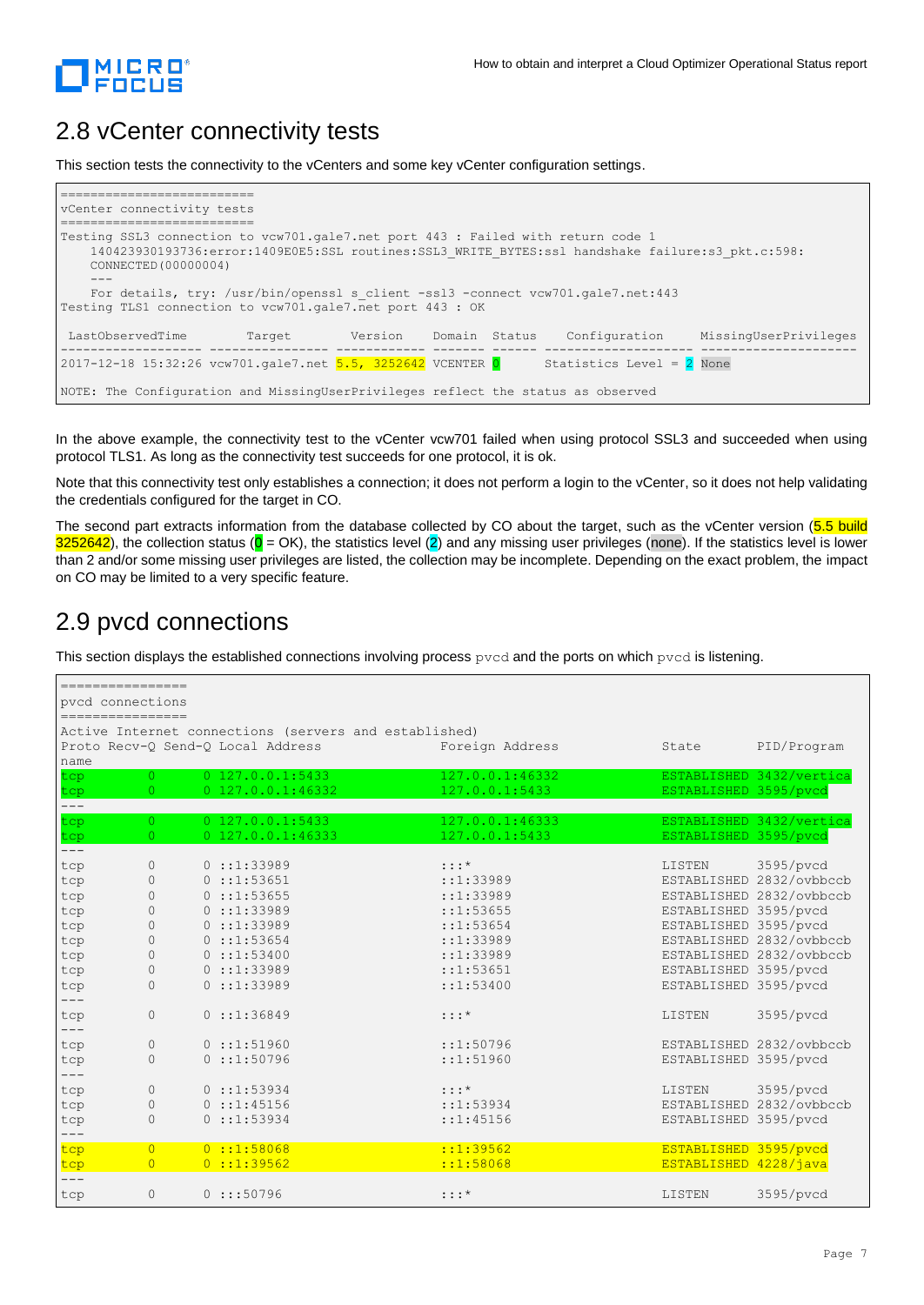

The process pycd should have at least one established connection to the database process vertica as highlighted in green in the above example.

If the CO server is configured with one or more vCenter targets, pvcd should have one established connection with the java process VIdaemon (find the PID in section 2.4 above) as highlighted in yellow above.

If these connections are missing, a restart of all processes can be attempted for a quick resolution:

# /opt/OV/contrib/PVTK/pvsupport -restart

The process pvcd will typically also have several established connections with process ovbbccb.

#### 2.10 ovtomcatB connections

This section displays the established connections involving process ovtcomcatB and the ports on which ovtomcatB is listening.

|            | ovtomcatB connections |  |                                                       |                             |                         |                          |
|------------|-----------------------|--|-------------------------------------------------------|-----------------------------|-------------------------|--------------------------|
|            |                       |  | Active Internet connections (servers and established) |                             |                         |                          |
|            |                       |  | Proto Recv-O Send-O Local Address                     | Foreign Address             | State                   | PID/Program              |
| name       |                       |  |                                                       |                             |                         |                          |
| tcp        | $\Omega$              |  | 0:::8010                                              | $: : : *$                   | LISTEN                  | 3848/java                |
|            |                       |  |                                                       |                             |                         |                          |
| tcp        | $\circ$               |  | 0:::8081                                              | $: : : *$                   | LISTEN                  | 3848/java                |
|            |                       |  |                                                       |                             |                         |                          |
| tcp        | $\circ$               |  | $0$ :::8444                                           | $: : : *$                   | LISTEN                  | 3848/java                |
| tcp        | $\circ$               |  | $0$ 127.0.0.1:5053                                    | 127.0.0.1:38818             | ESTABLISHED 2602/ovtrcd |                          |
| tcp        | $\circ$               |  | $0: :$ ffff:127.0.0.1:38818                           | $:$ :ffff:127.0.0.1:5053    | ESTABLISHED 3848/java   |                          |
|            |                       |  |                                                       |                             |                         |                          |
| tcp        | $\Omega$              |  | $0$ 127.0.0.1:5433                                    | 127.0.0.1:46479             |                         | ESTABLISHED 3432/vertica |
| tcp        | 0.                    |  | $0$ ::ffff:127.0.0.1:46479                            | $:$ : ffff:127.0.0.1:5433   | ESTABLISHED 3848/java   |                          |
|            |                       |  | $0$ 127.0.0.1:5433                                    | 127.0.0.1:46481             |                         |                          |
| tcp<br>tcp | 0.                    |  | $0$ ::ffff:127.0.0.1:46481                            | $:$ : ffff: 127.0.0.1: 5433 | ESTABLISHED 3848/java   | ESTABLISHED 3432/vertica |
|            |                       |  |                                                       |                             |                         |                          |
| tcp        | $\circ$               |  | $0$ ::ffff:127.0.0.1:8006                             | $: : : *$                   | LISTEN                  | $3848/i$ ava             |

The process ovtomcatB should have at least one established connection to the database process vertica as highlighted in green in the above example.

If this connection is missing, a restart of  $\text{ovto}$  meat B can be attempted for a quick resolution:

# /opt/OV/contrib/PVTK/pvsupport -restart ovtomcatB

#### 2.11 Application server input files

This section provides a listing of application server input files.

```
==============================
Application server input files
    ==============================
-rw-rw-r-- 1 couser cogroup 3229 Dec 11 16:52 /var/opt/OV/conf/perf/HYPERV.xml
-rw-rw-r-- 1 couser cogroup 24108 Dec 11 16:52 /var/opt/OV/conf/perf/VCENTER.xml
```
These files contain data exported from the CO database that is used by process ovtomcatB to populate the treemap and parts of the dashboard in the CO user interface.

The timestamps of these files should update at the same frequency as the collection interval. If the timestamps are not updating, it usually hints to a problem with the database or the process ovtomcatB.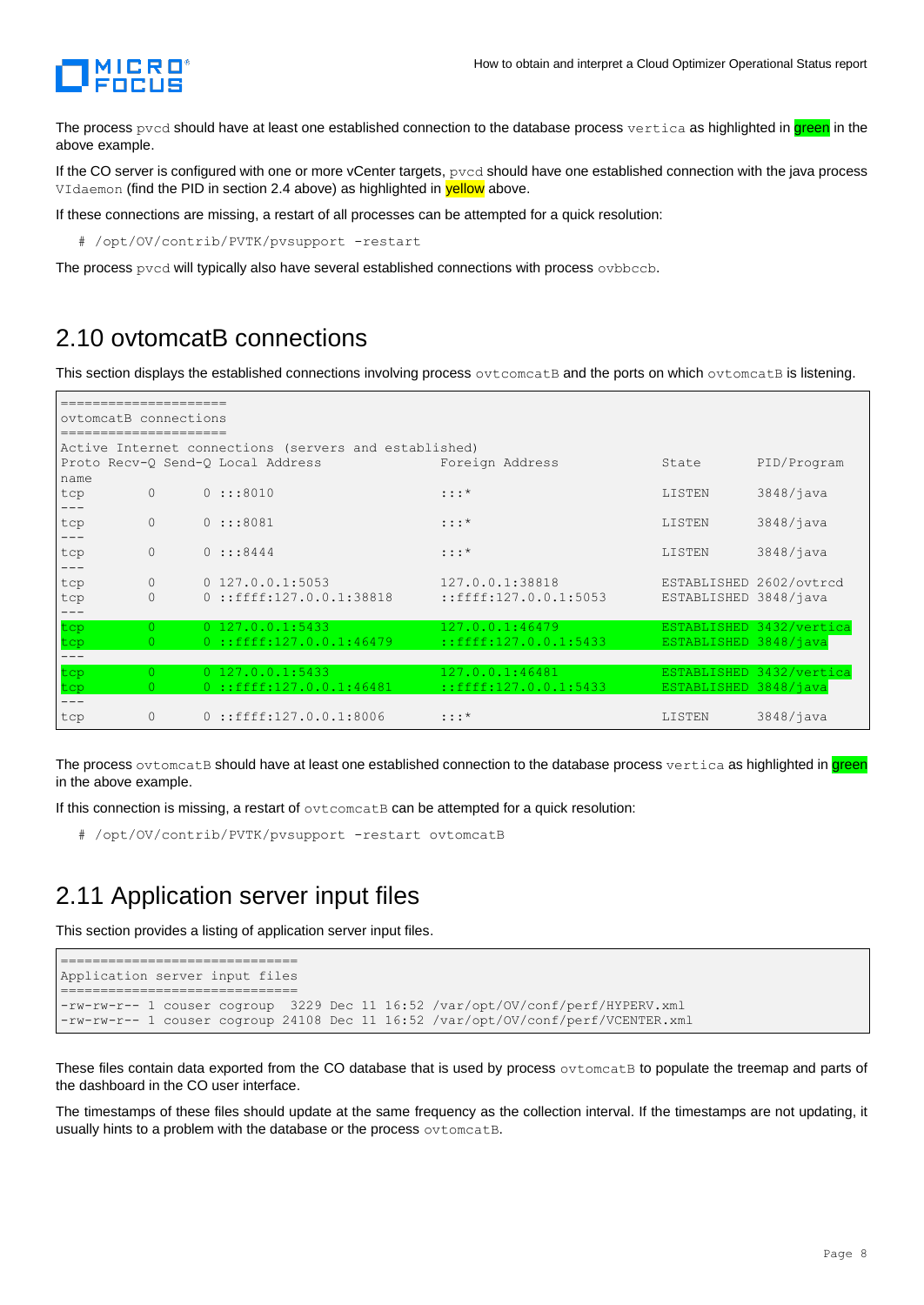

#### 2.12 Licenses

This section provides the output of the command pv license.

```
===================
/usr/bin/pv license
===================
License Details .. 
License Type License Expiry Date 
Premium Term License Sun Nov 19 00:59:59 CET 2017
Community License Never
Evaluation license Expired
Premium Term License Thu Jul 06 01:59:59 CEST 2017<br>Premium Term License Wed Oct 31 07:10:02 CET 2018
                         Wed Oct 31 07:10:02 CET 2018
```
Various CO features are enabled only when the proper license is installed. The license should cover the number of collected instances. This can only be verified in the admin page of the CO user interface, e.g.:

|                        | HPE Cloud Optimizer<br>Overview $\sim$                      | Performance -                    | $Capacity*$ | Groups                | $\bigcirc$ Help $\ast$<br>ゎ |
|------------------------|-------------------------------------------------------------|----------------------------------|-------------|-----------------------|-----------------------------|
| Settings               |                                                             |                                  |             |                       |                             |
|                        |                                                             |                                  |             |                       |                             |
|                        | All<br>Collection & Analysis                                | License                          | Integration | <b>Business Group</b> |                             |
| 憎                      |                                                             |                                  |             |                       |                             |
|                        |                                                             |                                  |             |                       |                             |
| License Status         | Import License                                              | Switch to 'Monitoring-only' Mode |             |                       |                             |
|                        |                                                             |                                  |             |                       |                             |
|                        | OS Instance Capacity : 50                                   |                                  |             |                       |                             |
|                        | Current OS Instance Count : 31                              |                                  |             |                       |                             |
|                        | Data Retention : 90 Days                                    |                                  |             |                       |                             |
|                        | License Alert Threshold :<br>$\left( \right)$               | 90 % OS Instance Capacity        |             |                       |                             |
| Installed License List | <b>Buy License</b>                                          |                                  |             |                       |                             |
|                        | $\lambda \rightarrow$<br>$\mathbb{R}^n \times \mathbb{R}^n$ | $\sim$                           |             |                       |                             |
|                        | Premium Term License : Expired                              |                                  |             |                       |                             |
|                        | Community License : Never                                   |                                  |             |                       |                             |
|                        | Evaluation license : Expired                                | $\equiv$                         |             |                       |                             |
|                        | Premium Term License : Expired                              |                                  |             |                       |                             |
|                        |                                                             |                                  |             |                       |                             |

#### 2.13 OA policies

This section is available only if an OA instance (Operations Agent) has been installed on the CO server. It provides the output of the command ovpolicy -list.

```
===========
OA policies
===========
       * List installed policies for host 'localhost'.
 Type Name Name Status Version
    --------------------------------------------------------------------
  configfile "vPV Alert Sensitivity" enabled 0302.0000
 configfile "vPV Custom Alert Sensitivity Definition" enabled 0302.0000
 configfiletmpl "vPV Alert Sensitivity" enabled 0302.0000<br>configsettings "vPV-SuppresAlert" enabled 0302.0000
  configsettings "vPV-SuppresAlert" enabled 0302.0000
 monitor "vPV-EventMonitor" enabled 0302.0000
 monitortmpl "vPV-EventMonitor" enabled 0302.0000
 monitortmpl "vPV-EventMonitor" enabled 0302.0000<br>msgi "vPV-OMIntegration" enabled 0302.0001<br>svcdisc "vPV-Discovery" enabled 0302.0000
                    "vPV-Discovery"
```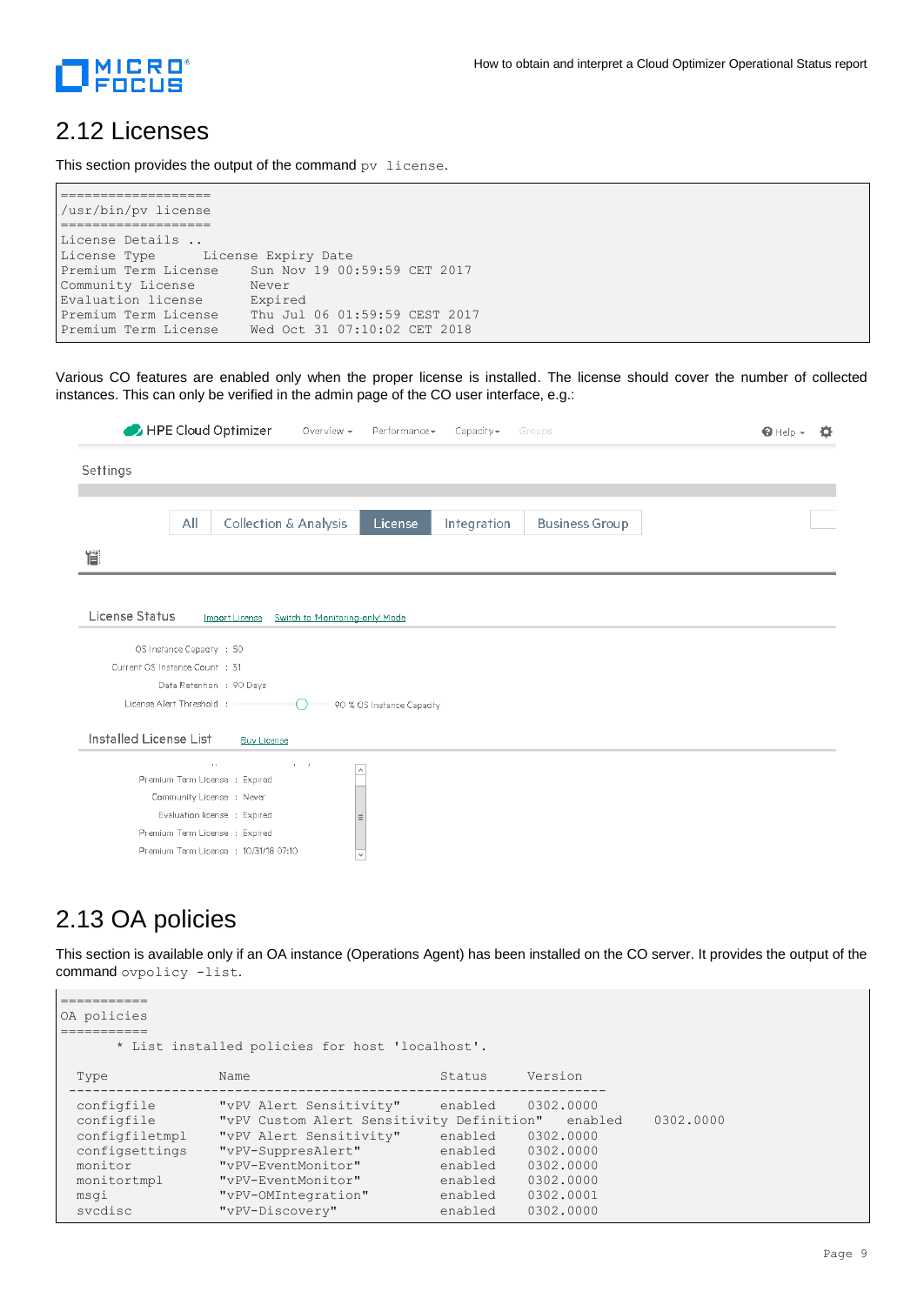

The CO/OMi integration uses these policies to forward data from the CO server to the OMi server:

| vPV Alert Sensitivity                       | This policy enables to select the sensitivity level for CO alerts.                          |
|---------------------------------------------|---------------------------------------------------------------------------------------------|
| vPV Custom Alert<br>Sensitivity Definitions | This policy enables to configure thresholds for the custom sensitivity level for CO alerts. |
| vPV-SuppressAlert                           | This policy enables to configure rules for the suppression of CO alerts.                    |
| vPV-EventMonitor                            | This policy forwards collected VMware events to OMi.                                        |
| vPV-OMIntegration                           | This policy forwards CO alerts to OMi.                                                      |
| vPV-Discovery                               | This policy generates and forwards CI definitions to OMi.                                   |

#### 2.14 Trace settings

This section lists the logging/tracing settings of several CO components.



The above output shows all logging/tracing settings at normal levels.

Higher logging/tracing levels may result into generating large log/trace files. The performance impact of higher logging/tracing levels is usually limited, except:

- The process pvcd should only be operating in consoleprint mode when required for troubleshooting purposes. Consoleprint mode is disabled if the settings are as highlighted in green above.
- XPL tracing for process ovbbccb should be enabled only when required for troubleshooting purposes. XPL tracing is disabled for a process, if this process is not explicitly listed near the line highlighted in **yellow** above.

To restore default logging/tracing settings, run the command:

```
# /opt/OV/contrib/PVTK/pvsupport -script reset_all_traces.pvs
```
#### 2.15 Communication with OM server

This section tests the communication with the OMi server.

```
============================
Communication with OM server
===========================
[sec.core.auth]MANAGER=OMIL701.gale7.net
# /usr/bin/timeout 20 /opt/OV/bin/bbcutil -ping http://OMIL701.gale7.net
http://OMIL701.gale7.net: status=eService
                           coreID=d2afe0d0-77c0-7583-0b6c-b6fe2fa73bab bbcV= 
                           appN= appV= conn=9 time=17 ms
```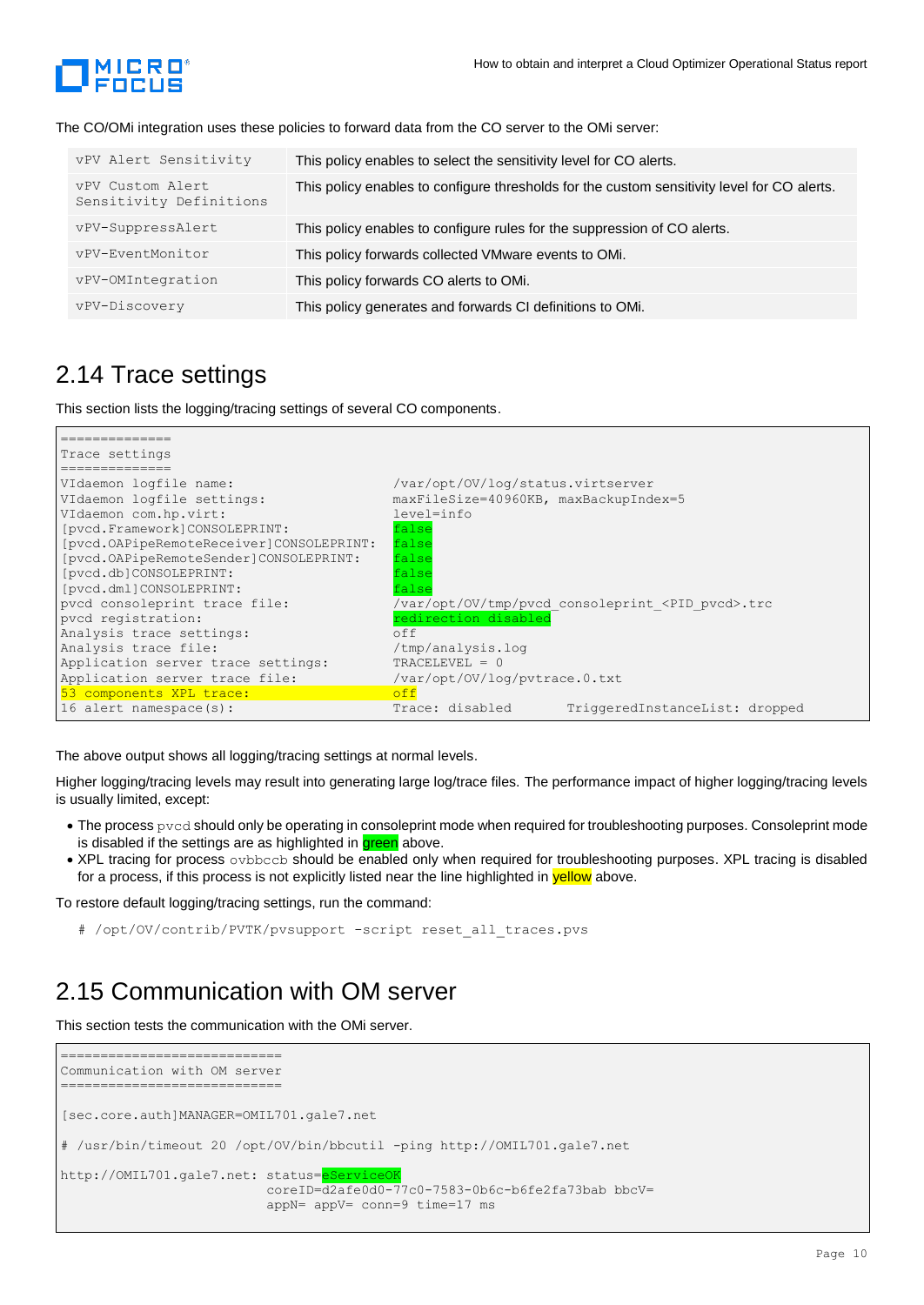

```
# /usr/bin/timeout 20 /opt/OV/bin/bbcutil -ping https://OMIL701.gale7.net
https://OMIL701.gale7.net: status=eServiceC
                            coreID=d2afe0d0-77c0-7583-0b6c-b6fe2fa73bab 
                            bbcV=12.02.008 appN=ovbbccb appV=12.02.008 conn=9 
                           time=84 ms
# /usr/bin/timeout 20 /opt/OV/bin/bbcutil -ping https://OMIL701.gale7.net/com.hp.ov.opc.msgr
https://OMIL701.gale7.net/com.hp.ov.opc.msgr:
           status=eServiceOK coreID=ef1ce9b6-d8f6-4140-ad35-f0c80e179901 
           bbcV=12.00.056 appN=OMi appV=10.01.303 conn=0 time=142 ms
# /usr/bin/timeout 20 /opt/OV/bin/bbcutil -ping 
https://OMIL701.gale7.net/com.hp.ov.ow.SvcDscSvr/SvcDscSvr
https://OMIL701.gale7.net/com.hp.ov.ow.SvcDscSvr/SvcDscSvr:
           status=eServiceOK coreID=ef1ce9b6-d8f6-4140-ad35-f0c80e179901 
           bbcV=12.00.056 appN=com.hp.ov.ow.SvcDscSvr appV=unknown version 
           conn=0 time=132 ms
```
The first line displays the FQDN of the primary manager. If a primary manager is configured, the next lines test the communication to this manager. Each of these tests should return the status **eServiceOK** 

The first communication test establishes a HTTP connection to the process ovbbccb of the OMi server's GW. If this test fails, it usually indicates a network connectivity issue (e.g. connection blocked by a firewall, no routing...) or a misconfigured port (the GW may use a custom port that needs to be configured on the CO server). If the second test succeeds, while the first test fails, it probably indicates that the firewall was configured to only allow HTTPS communication from the CO server to the OMi server. This is OK.

The second communication test established a HTTPS connection to the process ovbbccb of the OMi server's GW. If this test fails, while the first test succeeds, it typically indicates that the CO server has not received the proper certificates from the OMi server.

The third communication test establishes a HTTPS connection to the message receiver service of the OMi server. If this test fails, while the second test succeeds, it hints to a problem with the process WDE on the GW. Forwarding of CO alerts and VMware events will be impacted.

The fourth communication test establishes a HTTPS connection to the discovery server service of the OMi server. If this test fails, while the second test succeeds, it hints to a problem with the discovery server service. Forwarding of CI information will be impacted.

#### 2.16 ovbbccb

=======

This section provides configuration information for the process ovbbccb and a list of established connections.

```
ovbbccb
=======
# /opt/OV/bin/ovbbccb -verbose -listovrg
NOTE: Sending RPC request to: 'https://localhost: 1383/com.hp.ov.bbc.cb/
         bbcrpcserver'.
         NOTE: HP OpenView resource groups on node 'localhost':
          <default>
# /opt/OV/bin/ovbbccb -verbose -status
NOTE: Sending status request to: 'https://localhost: 1383/Hewlett-Packard/
         OpenView/BBC/status/'.
Status: OK
(Namespace, Port, Bind Address, Open Sockets)
  <default> 1383 ANY 7
```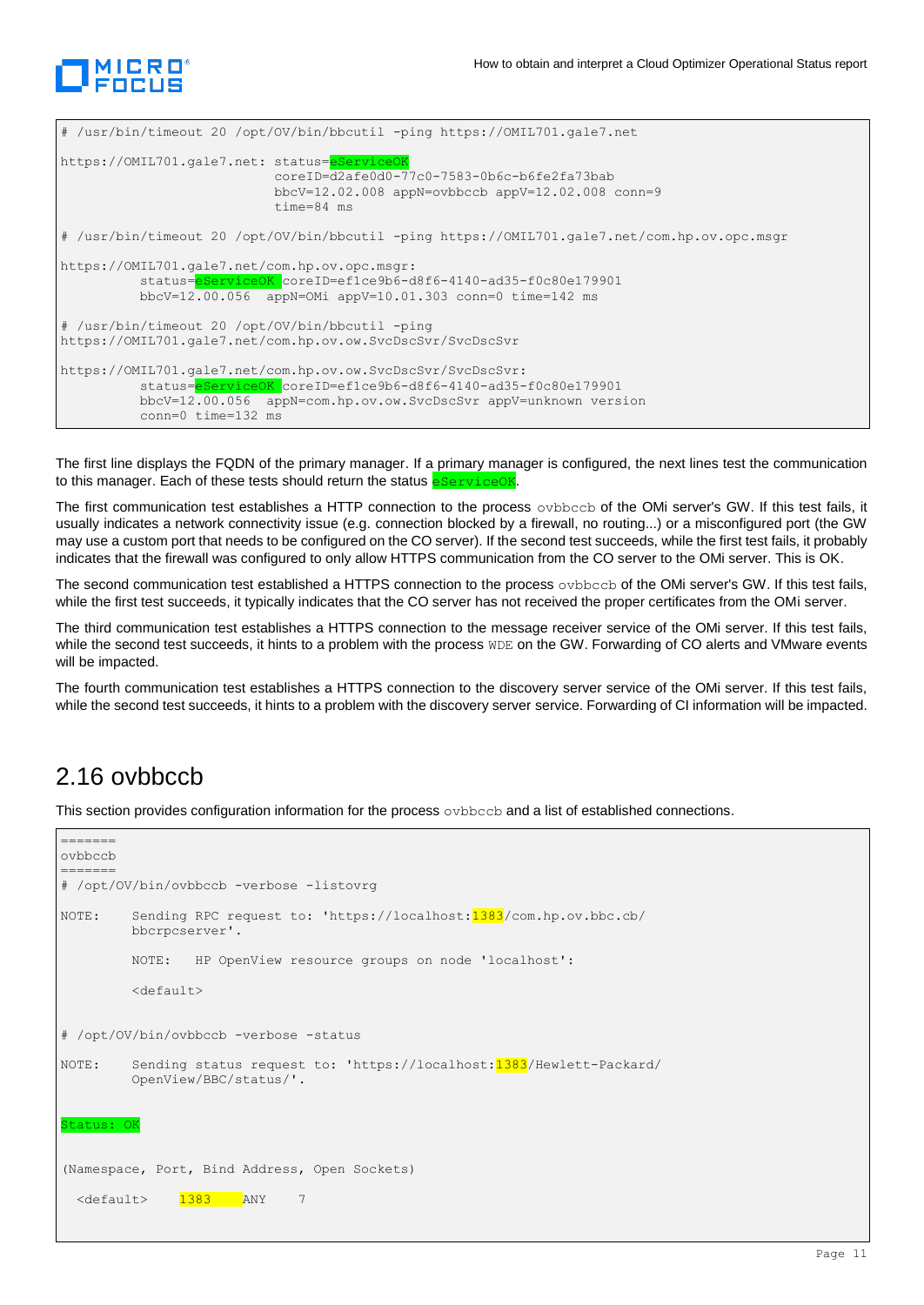

HP OpenView HTTP Communication Incoming Connections

```
 BBC 12.04.006 ; BBC Application unknown version
        ::1.39818 ::1.1383
 BBC 12.04.006; bbc.http.ext.ctrl 00.00.000
       ::1.37658 ::1.1383
 BBC 12.04.006; 18
       ::1.37653 ::1.1383
 BBC 12.04.006; ovbbccb 12.04.006
       ::1.58519 ::1.1383
 BBC 12.04.006; bbc.http.ext.ctrl 00.00.000
       ::1.41797 ::1.1383
 BBC 12.00.056 ; BBC Application unknown version
       10.7.3.1.53030 10.7.3.10.1383
 BBC 12.04.006; 18
       ::1.37588 ::1.1383
```
The process ovbbccb is responsible for accepting most incoming connections and redirecting them to the proper local process. However, incoming connections for the CO user interface are established directly to the ovtomcatB process and do not involve ovbbccb.

The process  $\circ$ vbbccb listens on port 383 by default, but can be configured to listen on a different port, such as  $1383$  in the example above. The firewall should accept incoming connections to this port.

The last part of this section shows a list of incoming connections. This may show a very dynamic list of connections, typically originating from local processes, from the OMi server, the Hyper-V collectors and/or the OBR server (if integrated with OBR).

#### 2.17 ifconfig

This section provides the output of  $if$ config  $-a$ .

```
==============
/sbin/ifconfig
==============
eth1 Link encap:Ethernet HWaddr 00:0C:29:F3:68:5B 
          inet addr:10.7.3.10 Bcast:10.7.255.255 Mask:255.255.0.0
          inet6 addr: fe80::20c:29ff:fef3:685b/64 Scope:Link
          UP BROADCAST RUNNING MULTICAST MTU:1500 Metric:1
          RX packets:114815 errors:0 dropped:0 overruns:0 frame:0
          TX packets:96143 errors:0 dropped:0 overruns:0 carrier:0
          collisions:0 txqueuelen:1000 
          RX bytes:12347199 (11.7 MiB) TX bytes:10016364 (9.5 MiB)
eth2 Link encap:Ethernet HWaddr 00:0C:29:F3:68:65 
          inet addr:10.0.2.128 Bcast:10.0.2.255 Mask:255.255.255.0
           inet6 addr: fe80::20c:29ff:fef3:6865/64 Scope:Link
          UP BROADCAST RUNNING MULTICAST MTU:1500 Metric:1
          RX packets:2588504 errors:0 dropped:0 overruns:0 frame:0
           TX packets:2509356 errors:0 dropped:0 overruns:0 carrier:0
          collisions:0 txqueuelen:1000 
          RX bytes:1288742699 (1.2 GiB) TX bytes:538745092 (513.7 MiB)
lo Link encap:Local Loopback 
          inet addr:127.0.0.1 Mask:255.0.0.0
          inet6 addr: ::1/128 Scope:Host
          UP LOOPBACK RUNNING MTU:16436 Metric:1
          RX packets:17494082 errors:0 dropped:0 overruns:0 frame:0
          TX packets:17494082 errors:0 dropped:0 overruns:0 carrier:0
           collisions:0 txqueuelen:0 
          RX bytes:5173387631 (4.8 GiB) TX bytes:5173387631 (4.8 GiB)
virbr0 Link encap:Ethernet HWaddr 52:54:00:92:96:FD 
           inet addr:192.168.122.1 Bcast:192.168.122.255 Mask:255.255.255.0
          UP BROADCAST RUNNING MULTICAST MTU:1500 Metric:1
          RX packets:0 errors:0 dropped:0 overruns:0 frame:0
          TX packets:0 errors:0 dropped:0 overruns:0 carrier:0
           collisions:0 txqueuelen:0 
          RX bytes:0 (0.0 b) TX bytes:0 (0.0 b)
```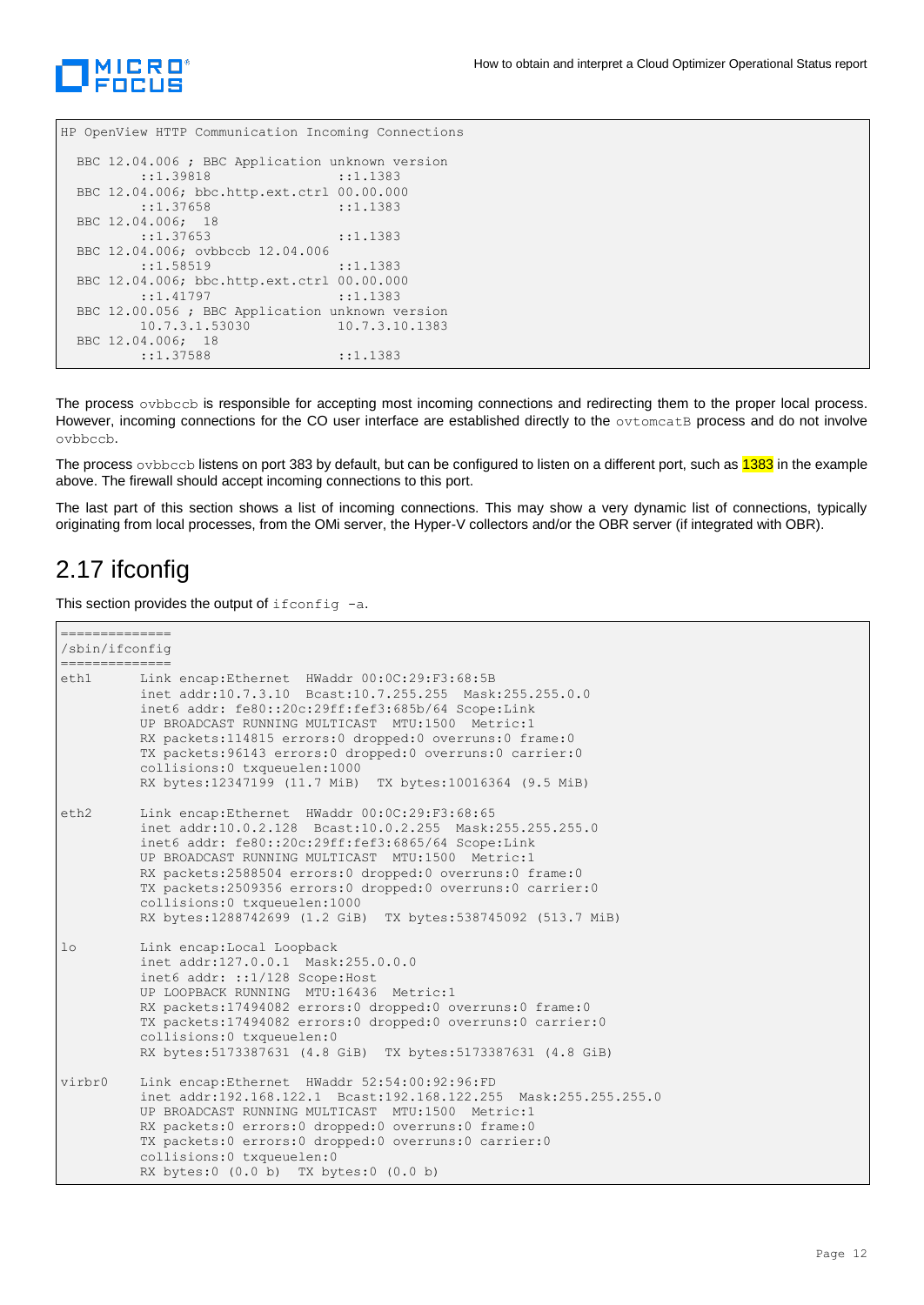

#### 2.18 Local port connectivity tests

This section tests local port connectivity.

```
=============================
Local port connectivity tests
=============================
NOTE: This tests local connectivity to CO701.gale7.net:<port> and bypasses the firewall(s).
       A successful connection does not imply that a remote server can connect.
       A failed connection implies that a remote server is likelly to fail connecting too.
Port 8444 (HTTPS to console): Connection to CO701.gale7.net 8444 port [tcp/pcsync-http] succeeded!<br>Port 8081 (HTTP to console): Connection to CO701.gale7.net 8081 port [tcp/tproxy] succeeded!
Port 8081 (HTTP to console): Connection to CO701.gale7.net 8081 port [tcp/tproxy] succeeded!
Port <mark>1383</mark> (BBC): Connection to CO701.gale7.net 1383 port [tcp/gwha] succeeded!
Port 5433 (Vertica): Connection to CO701.gale7.net 5433 port [tcp/pyrrho] succeeded!
Port 9092 (Health status): connection failed
Port 5480 (VAMI): connection failed
```
Since this test runs locally, it doesn't enable to verify that ports are open on the firewall. However it still enables to confirm if a process is listening on the given ports.

The minimum requirement is for the "HTTPS to console" and the "BBC" ports to be responsive (8444 and 1383 in above example).

The Vertica port 5433 is tested here for historical reasons (and the port number is hardcoded which may not be correct). In PVTK 2.0, it is best to validate database connectivity and responsiveness in sections 2.6, 2.7, 2.9 and 2.10 described higher in this paper.

The VAMI port (5480) is only relevant for the CO appliance. The VAMI is used essentially for upgrading CO and the VAMI process are stopped by default. They can be started with the command:

# /opt/OV/contrib/PVTK/pvsupport -start vami

#### 2.19 iptables

This section provides the output of  $iptables -L -n$ .

```
===================
/sbin/iptables -L -n
====================
Chain INPUT (policy ACCEPT)
target prot opt source destination 
ACCEPT udp -- 0.0.0.0/0 0.0.0.0/0 udp dpt:53
ACCEPT tcp -- 0.0.0.0/0 0.0.0.0/0 tcp dpt:53 
ACCEPT udp -- 0.0.0.0/0 0.0.0.0/0 udp dpt:67 
ACCEPT tcp -- 0.0.0.0/0 0.0.0.0/0 tcp dpt:67
ACCEPT all -- 0.0.0.0/0 0.0.0.0/0 state RELATED, ESTABLISHED
ACCEPT icmp -- 0.0.0.0/0 0.0.0.0/0 
ACCEPT all -- 0.0.0.0/0 0.0.0.0/0<br>ACCEPT tcp -- 0.0.0.0/0 0.0.0.0/0
ACCEPT tcp -- 0.0.0.0/0 0.0.0.0/0 state NEW tcp dpt:443
ACCEPT tcp -- 0.0.0.0/0 0.0.0.0/0 state NEW tcp dpt:22<br>ACCEPT tcp -- 0.0.0.0/0 0.0.0.0/0 state NEW tcp dpt:13
ACCEPT tcp -- 0.0.0.0/0 0.0.0.0/0 state NEW tcp dpt:135<br>ACCEPT udp -- 0.0.0.0/0 0.0.0.0/0 state NEW udp dpt:135
                                          0.0.0.0/0 state NEW udp dpt:135
ACCEPT tcp -- 0.0.0.0/0 0.0.0.0/0 state NEW tcp dpt:1383 
ACCEPT udp -- 0.0.0.0/0 0.0.0.0/0 state NEW udp dpt:1383<br>ACCEPT tcp -- 0.0.0.0/0 0.0.0.0/0 state NEW tcp dpt:3535
ACCEPT tcp -- 0.0.0.0/0 0.0.0.0/0 state NEW tcp dpt:35357
ACCEPT udp -- 0.0.0.0/0 0.0.0.0/0 state NEW udp dpt:35357<br>
ACCEPT tcp -- 0.0.0.0/0 0.0.0.0/0 state NEW tcp dpt:383<br>
ACCEPT udp -- 0.0.0.0/0 0.0.0.0/0 state NEW udp dpt:383
ACCEPT tcp -- 0.0.0.0/0 0.0.0.0/0 state NEW tcp dpt:383 
ACCEPT udp -- 0.0.0.0/0 0.0.0.0/0 state NEW udp dpt:383<br>ACCEPT tcp -- 0.0.0.0/0 0.0.0.0/0 state NEW tcp dpt:543
ACCEPT tcp -- 0.0.0.0/0 0.0.0.0/0 state NEW tcp dpt:5433 
ACCEPT udp -- 0.0.0.0/0 0.0.0.0/0 state NEW udp dpt:5433<br>ACCEPT tcp -- 0.0.0.0/0 0.0.0.0/0 state NEW tcp dpt:5671
ACCEPT tcp -- 0.0.0.0/0 0.0.0.0/0 state NEW tcp dpt:5671<br>ACCEPT udp -- 0.0.0.0/0 0.0.0.0/0 state NEW udp dpt:5671
ACCEPT udp -- 0.0.0.0/0 0.0.0.0/0 state NEW udp dpt:5671 
ACCEPT tcp -- 0.0.0.0/0 0.0.0.0/0 state NEW tcp dpt:8081<br>ACCEPT udp -- 0.0.0.0/0 0.0.0.0/0 state NEW udp dpt:8081<br>ACCEPT tcp -- 0.0.0.0/0 0.0.0.0/0 state NEW tcp dpt:8444
ACCEPT udp -- 0.0.0.0/0 0.0.0.0/0 state NEW udp dpt:8081
ACCEPT tcp -- 0.0.0.0/0 0.0.0.0/0 state NEW tcp dpt:8444<br>ACCEPT udp -- 0.0.0.0/0 0.0.0.0/0 state NEW udp dpt:8444
ACCEPT udp -- 0.0.0.0/0 0.0.0.0/0 state NEW udp dpt:8444 
ACCEPT tcp -- 0.0.0.0/0 0.0.0.0/0 state NEW tcp dpt:8774<br>ACCEPT udp -- 0.0.0.0/0 0.0.0.0/0 state NEW udp dpt:8774<br>REJECT all -- 0.0.0.0/0 0.0.0.0/0 reject-with icmp-host-
                                                                state NEW udp dpt:8774
REJECT all -- 0.0.0.0/0 0.0.0.0/0 reject-with icmp-host-prohibited
```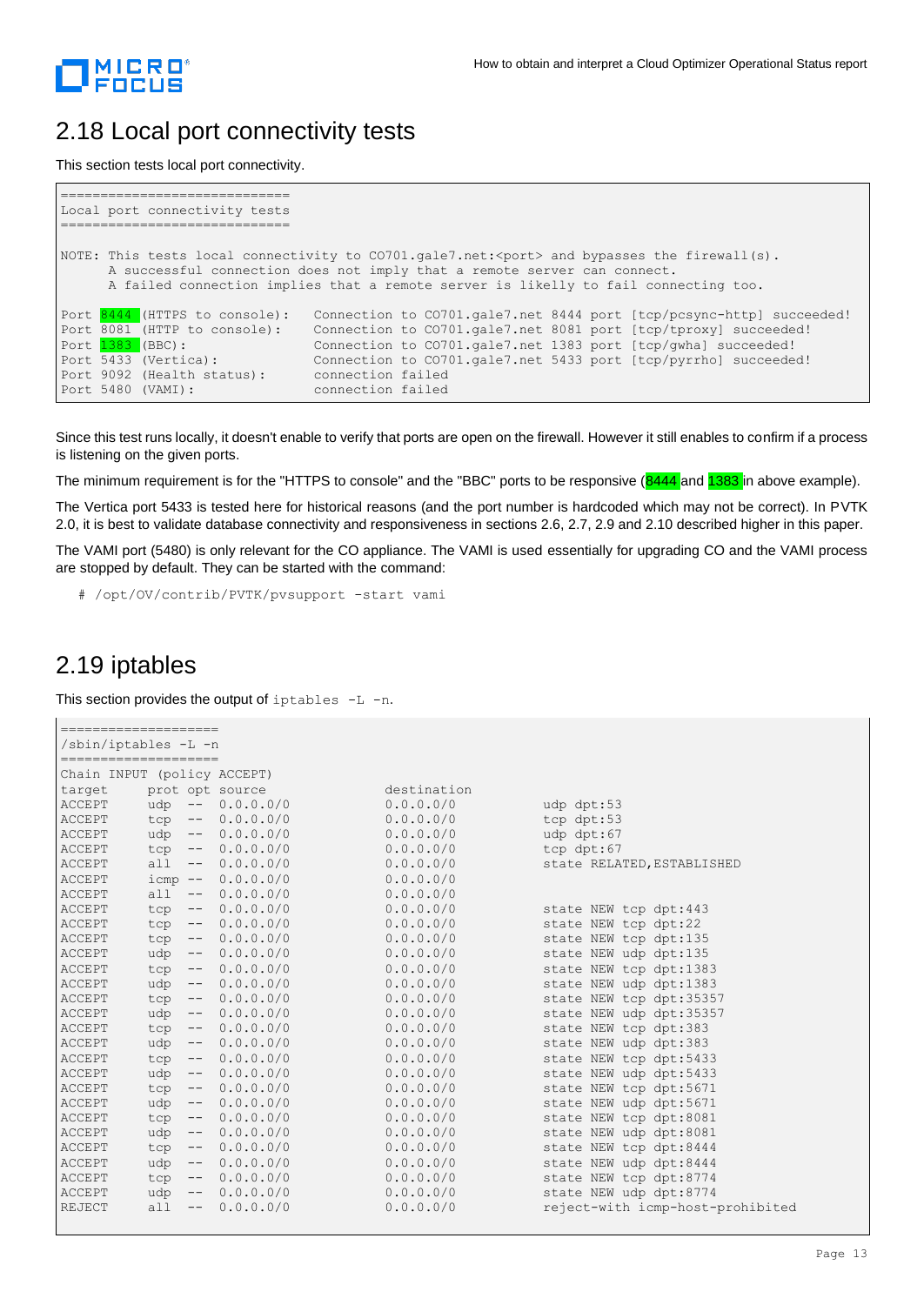

| Chain FORWARD (policy ACCEPT) |     |                           |                  |                                   |
|-------------------------------|-----|---------------------------|------------------|-----------------------------------|
| target                        |     | prot opt source           | destination      |                                   |
| ACCEPT                        | a11 | $- - 0.0.0.0/0$           | 192.168.122.0/24 | state RELATED, ESTABLISHED        |
| ACCEPT                        |     | all $-- 192.168.122.0/24$ | 0.0.0.0/0        |                                   |
| ACCEPT                        |     | all $-- 0.0.0.0/0$        | 0.0.0.0/0        |                                   |
| REJECT                        | all | $-- 0.0.0.0/0$            | 0.0.0.0/0        | reject-with icmp-port-unreachable |
| REJECT                        |     | all $-- 0.0.0.0/0$        | 0.0.0.0/0        | reject-with icmp-port-unreachable |
| REJECT                        | a11 | $-- 0.0.0.0/0$            | 0.0.0.0/0        | reject-with icmp-host-prohibited  |
|                               |     |                           |                  |                                   |
| Chain OUTPUT (policy ACCEPT)  |     |                           |                  |                                   |
| target                        |     | prot opt source           | destination      |                                   |

The firewall should allow incoming connections to following ports:

| 22                   | This port is used by the OBR integration.                                                                                                                                                                                             |
|----------------------|---------------------------------------------------------------------------------------------------------------------------------------------------------------------------------------------------------------------------------------|
| 383                  | This port is used by the Hyper-V collector, the OMi server, the OBR integration and potentially other integrated<br>software to establish connections the communication broker ovbbccb. This port is configurable (see section 2.16). |
| 5480<br>5488<br>5489 | These ports are used by the VAMI interface and relevant only for the CO appliance.<br>The VAMI interface is used essentially for upgrading CO.                                                                                        |
| 8081                 | This port is used to open the CO user interface over an HTTP connection to process $\circ \nu \tau$ or eat B.<br>Note that this connection is automatically redirected to HTTPS.                                                      |
| 8444                 | This port is used to open the CO user interface over an HTTPS connection to process ovtomeat B.                                                                                                                                       |

#### 2.20 Top CPU consuming processes

This section shows the top 15 CPU consuming processes.

```
===========================
Top CPU consuming processes
===========================
top - 13:31:07 up 16 days, 23:12, 1 user, load average: 4.76, 3.10, 2.51
Tasks: 131 total, 1 running, 130 sleeping, 0 stopped, 0 zombie
Cpu(s): 55.9%us, 17.4%sy, 3.3%ni, 22.0%id, 0.4%wa, 0.1%hi, 1.0%si, 0.0%st
Mem: 3924412k total, 3720704k used, 203708k free, 130764k buffers
Swap: 8388604k total, 494636k used, 7893968k free, 894656k cached
  PID USER PR NI VIRT RES SHR S<sup>2</sup> SCPU<sup>2</sup> WEM TIME+ COMMAND<br>583 root 20 0 3130m 18m 10m S 61.7 0.5 0:00.34 java
6583 root 20 0 3130m 18m 10m S 61.7 0.5
 12 root 20 0 0 0 0 5 1.8 0.0 216:58.03 events/1<br>4800 pv verti 20 0 3402m 960m 21m S 1.8 25.1 4782:26 vertica
 4800 pv verti 20 0 3402m 960m 21m S 1.8 25.1 4782:26 vertica
 6574 root 20 0 15020 1168 860 R 1.8 0.0 0:00.13 top
    1 root 20 0 19356 1064 872 S 0.0 0.0 0:07.38 init
     2 root 20 0 0 0 0 S 0.0 0.0 0:00.02 kthreadd
 3 root RT 0 0 0 0 S 0.0 0.0 5:55.04 migration/0
 4 root 20 0 0 0 0 S 0.0 0.0 5:45.10 ksoftirqd/0
    3 root RT 0 0 0 0 0 0 0 0.0 5:45.10 ksoftirqd<br>5 root RT 0 0 0 0 0 0 0.0 0:00.00 stopper/0<br>6 root RT 0 0 0 0 0 0 0.0 1:55.23 watchdog/<br>7 root RT 0 0 0 0 0 0 0.0 11:41.83 migration
     6 root RT 0 0 0 0 S 0.0 0.0 4:55.23 watchdog/0
     7 root RT 0 0 0 0 S 0.0 0.0 11:41.83 migration/1
    8 root RT 0 0 0 0 S 0.0 0.0<br>9 root 20 0 0 0 0 S 0.0 0.0
    9 root 20 0 0 0 0 0 0 0 0.0 7:01.22 ksoftirqd/1<br>0 root RT 0 0 0 0 0 0 0 0.0 4:59.64 watchdog/1
   10 root RT 0 0 0 0 0 0 0.0 4:59.64 watchdog/1<br>11 root 20 0 0 0 0 0 0 0 0 31:09.08 events/0
    11 root 20 0 0 0 0 S 0.0 0.0 31:09.08 events/0
```
The top CPU consuming processes are generally the process java running the VIdaemon (if a vCenter target is configured) and the process vertica. These processes may show up in the top positions the majority of the time, often consuming double digit CPU percentages. Over a period of one collection interval, they should however occasionally drop to a single digit number. A few other processes may show up near the top occasionally, such as pvcd and python.

If the Operations Agent is installed, some of its processes may also occasionally appear near the top.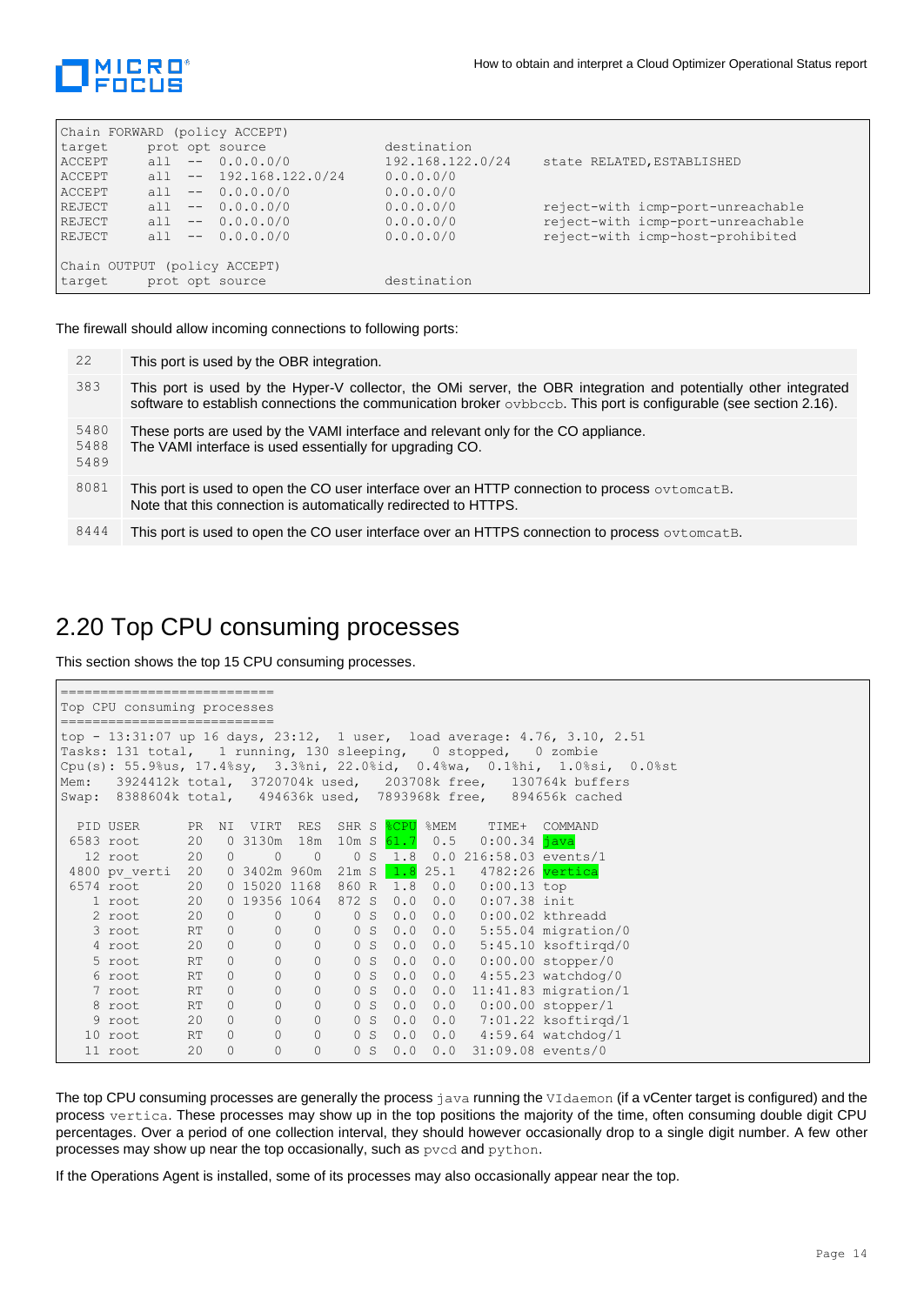

#### 2.21 Top CPU consuming threads

This section shows the top 15 CPU consuming threads.

```
=========================
Top CPU consuming threads
=========================
top - 13:31:08 up 16 days, 23:12, 1 user, load average: 4.76, 3.10, 2.51
Tasks: 485 total, 4 running, 481 sleeping, 0 stopped, 0 zombie
Cpu(s): 55.9%us, 17.4%sy, 3.3%ni, 22.0%id, 0.4%wa, 0.1%hi, 1.0%si, 0.0%st
Mem: 3924412k total, 3726300k used, 198112k free, 130764k buffers
Swap: 8388604k total, 494636k used, 7893968k free, 894656k cached
 PID USER PR NI VIRT RES SHR S & CPU %MEM TIME+ COMMAND
6584 root 20 0 3195m 24m 10m R 52.1 0.6 0:00.62 java
 6592 root 20 0 3195m 24m 10m R 31.9 0.6 0:00.23 java
 711 root 20 0 0 0 0 R 23.5 0.0 1102:13 kjournald<br>5591 root 20 0 3195m 24m 10m S 13.4 0.6 0:00.09 java
 6591 root 20 0 3195m 24m 10m S 13.4 0.6 0:00.09 java<br>6597 root 20 0 15288 1476 860 R 6.7 0.0 0:00.11 top
 6597 root 20 0 15288 1476 860 R 6.7 0.0<br>5209 pv_verti 20 0 3402m 960m 21m S 3.4 25.1
                    0 3402m 960m 21m S 3.4 25.1 420:42.90 vert
 989 root 20 0 73752 2340 2012 S 1.7 0.1 156:04.71 vmtoolsd<br>208 pv verti 20 0 3402m 960m 21m D 1.7 25.1 661:40.43 vertica
 5208 pv verti 20 0 3402m 960m 21m D 1.7 25.1 661:40.43
5339 pv_verti 20 0 3402m 960m 21m S 1.7 25.1 58:08.87 vertica
                     0 3402m 960m 21m S 1.7 25.1 128:30.48 vertica
 7611 root 20 0 4105m 779m 11m S 1.7 20.3 177:26.54 java
     1 root 20 0 19356 1064 872 S 0.0 0.0 0:07.38 init
     2 root 20 0 0 0 0 S 0.0 0.0 0:00.02 kthreadd
     3 root RT 0 0 0 0 S 0.0 0.0 5:55.04 migration/0
     4 root 20 0 0 0 0 S 0.0 0.0 5:45.10 ksoftirqd/0
```
This data can be used to drill down into the CPU usage of individual threads when an excessive CPU consumption of a particular process is suspected. It can help distinguish between a looping thread and a thread leak. Some other data is however required for a detailed analysis such as the output of  $ps$  -eLf and a stacktrace (both available in the pvsupport archive).

#### 2.22 Top memory consuming processes

This sections shows the top 15 memory consuming processes.

```
==============================
Top memory consuming processes
==============================
top - 13:31:08 up 16 days, 23:12, 1 user, load average: 4.76, 3.10, 2.51
Tasks: 131 total, 1 running, 130 sleeping, 0 stopped, 0 zombie
Cpu(s): 55.9%us, 17.4%sy, 3.3%ni, 22.0%id, 0.4%wa, 0.1%hi, 1.0%si, 0.0%st<br>Mem: 3924412k total, 3722688k used, 201724k free, 130776k buffers
Mem: 3924412k total, 3722688k used, 201724k free, 130776k buffers
Swap: 8388604k total, 494636k used, 7893968k free, 894780k cached
 PID USER PR NI VIRT RES SHR S %CPU %MEM TIME+ COMMAND<br>1800 bv verti 20 0 3402m 960m 21m S 1.9 25.1 4782:26 vertica
4800 pv verti 20 0 3402m 960m 21m S 1.9 25.1 4782:26 vertica
7501 root 20 0 4105m 779m 11m S 1.9 20.3 708:35.25 java
3640 root 20 0 3587m 598m 11m S 0.0 15.6 459:09.38 java<br>6114 root 20 0 1218m 49m 9548 S 0.0 1.3 193:13.43 pvcc
 6114 root 20 0 1218m 49m 9548 S 0.0 1.3 193:13.43 pvcd
 3688 root 20 0 629m 47m 7400 S 0.0 1.2 512:51.45 oacore
3664 root 20 0 820m 21m 9548 S 0.0 0.6 148:44.10 agtrep
 6608 root 20 0 3130m 21m 10m S 114.3 0.5 0:00.59 java
 3670 root 20 0 506m 14m 7108 S 0.0 0.4 127:34.57 opcmona
 6654 pv_verti 20 0 1237m 13m 1744 S 1.9 0.4 1091:16 python
3712 root 20 0 1145m 10m 6140 S 0.0 0.3 564:44.44 hpsensor
 1230 root 20 0 1154m 10m 5488 S 1.9 0.3 98:27.81 ovcd
1238 root 20 0 664m 9584 6188 S 0.0 0.2 33:14.24 ovbbccb
 3114 root 20 0 1075m 9508 6916 S 0.0 0.2 41:22.25 opcmsga
 3105 root 20 0 223m 7048 5920 S 0.0 0.2 0:47.90 opcmsgi
3090 root 20 0 719m 6976 5896 S 0.0 0.2 0:03.16 ovconfd
```
Again the processes vertica, java (VIdaemon and ovtomcatB) and pvcd will typically show up at the top, usually consuming several GB virtual memory (column VIRT). The numbers depend considerably on the size of the monitored environment and may exceed 10GB in large environments.

If the Operations Agent is installed, some of its processes may also appear near the top.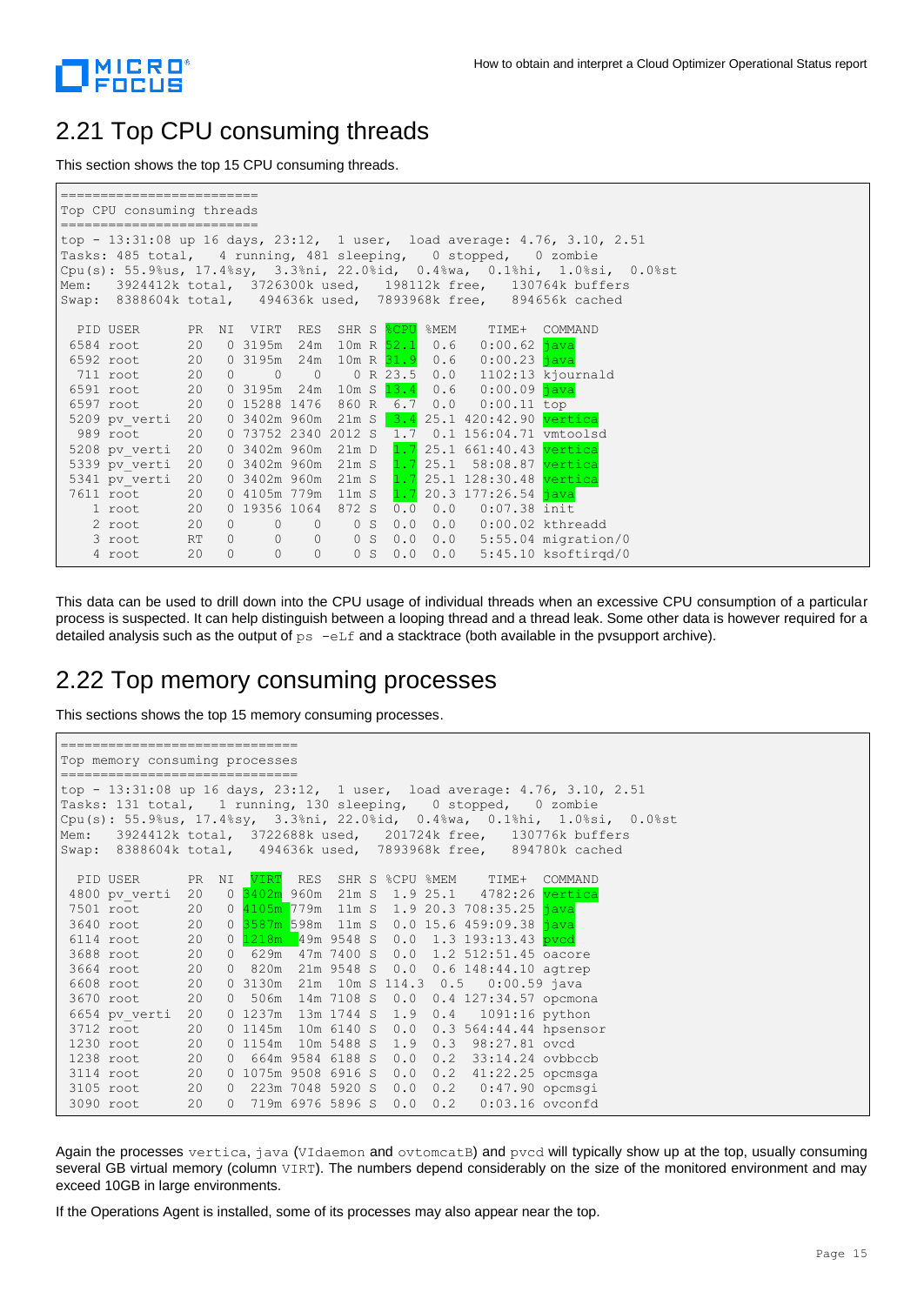

#### 2.23 Memory utilization

This section provides the output of  $/\text{usr/bin}/\text{free}$  -t.

|        | /usr/bin/free -t     |         |         |        |         |         |
|--------|----------------------|---------|---------|--------|---------|---------|
|        |                      |         |         |        |         |         |
|        | total                | used    | free    | shared | buffers | cached  |
| Mem:   | 4049096              | 3531392 | 517704  |        | 85724   | 1187344 |
|        | $-/+$ buffers/cache: | 2258324 | 1790772 |        |         |         |
| Swap:  | 4095992              | 625584  | 3470408 |        |         |         |
| Total: | 8145088              | 4156976 | 3988112 |        |         |         |

The most important number here is the amount of free total memory highlighted in green above. If this number drops to zero, the CO server will fail in random ways. One common consequence is that the kernel will select a process to kill, so as to free up some memory for other processes. The database process vertica is often selected. See section 2.6.

If the amount of physical memory is too low, the server may experience a bad performance. This can only be identified through a deeper analysis by looking at the amount of paging activity. For instance, with the command:

# /usr/bin/sar -B 10 30

If this shows a continuous rate of  $majfilt/s$ , and no processes are consuming an abnormal amount of memory, then the system can probably benefit from additional physical memory. A detailed analysis may also point to other tuning options.

#### 2.24 Swap utilization

This section provides the output of  $/\sin/\sin\varphi$  -s.

| /sbin/swapon -s    |           |      |                     |          |
|--------------------|-----------|------|---------------------|----------|
|                    |           |      |                     |          |
| Filename           | Type      | Size | Used                | Priority |
| $/\text{dev/dm-1}$ | partition |      | $4095992625584 - 1$ |          |

This information is complementary to section 2.23 and shows how the swap space is distributed across devices.

#### 2.25 File system space utilization

This section provides the output of  $/\text{bin/df}$  -Tk.

| /bin/df -Tk               |        |                                  |         |                              |                                                |
|---------------------------|--------|----------------------------------|---------|------------------------------|------------------------------------------------|
|                           |        |                                  |         |                              |                                                |
| Filesystem Type 1K-blocks |        |                                  |         |                              | Used Available Use% Mounted on                 |
|                           |        | /dev/mapper/vg rhel64x64-lv root |         |                              |                                                |
|                           | ext4   | 47066056                         | 9029092 | 35646132 21% /               |                                                |
| tmpfs                     |        | tmpfs 2024548                    | 224     |                              | 2024324 1%/dev/shm                             |
| /dev/sda1                 | ext4   | 495844                           | 38145   | 432099 9%/boot               |                                                |
| /dev/sdb                  | ext4   | 51606140                         |         | 5133960 43850740 11%/var/opt |                                                |
| .host: /                  | vmhqfs |                                  |         |                              | 4294967295 1261792923 3033174372 30% /mnt/hqfs |

The CO, Vertica and OA binaries are located in /opt/0V and /opt/vertica. The CO, Vertica and OA data is located in /var/opt/OV. Note that the database will start rejecting transactions when the free space in the file system that hosts the database files (/var/opt/OV/databases/pv) drops to a few GBs (see also section 2.7), well before the file system reaches 100% utilization. PVTK 2.0 provides a file system cleanup wizard that can help identify, archive or delete disused files. Start the file system cleanup wizard with:

# /opt/OV/contrib/PVTK/pvtk -wizard fsclean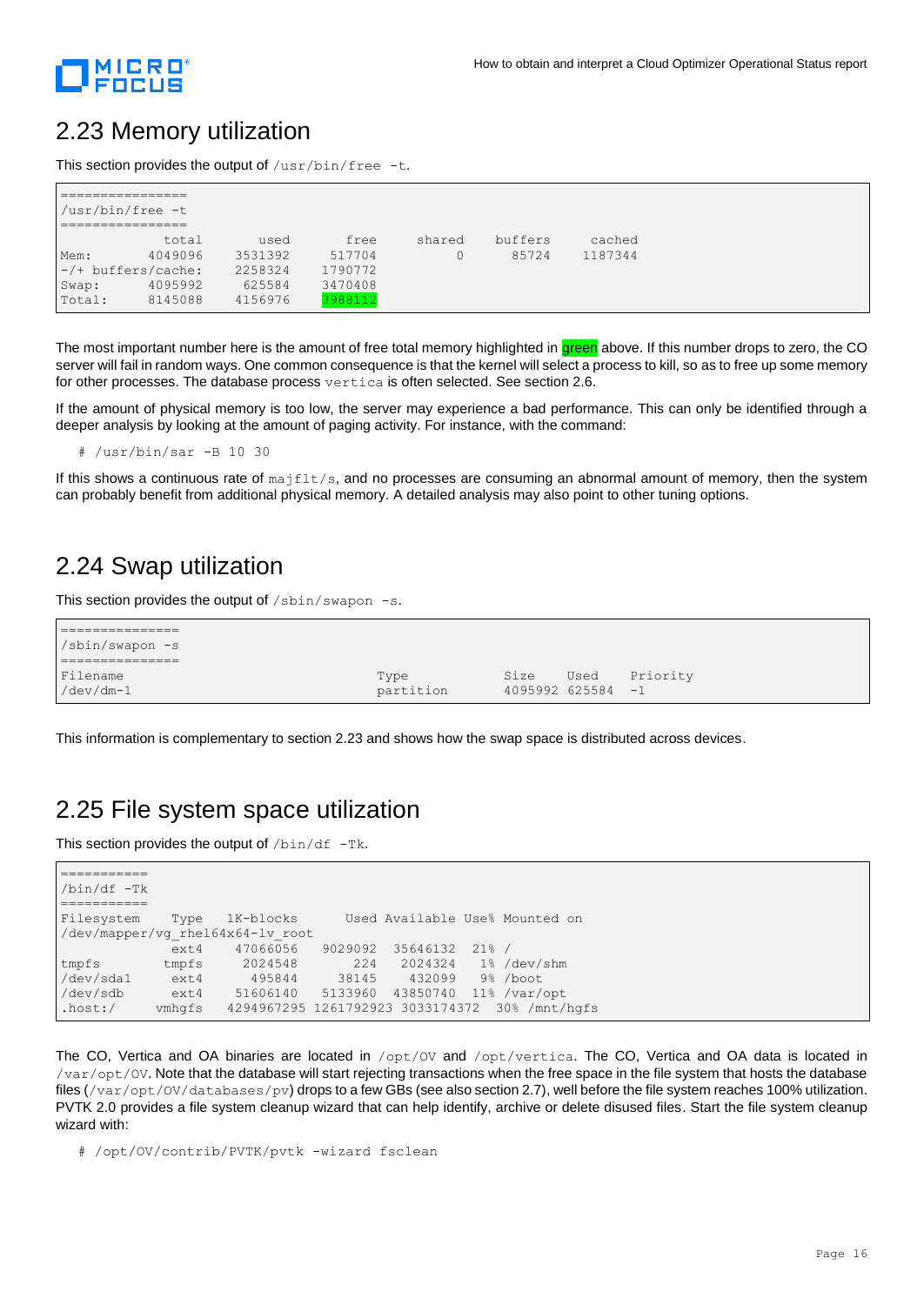

#### 2.26 File system inode utilization

This section provides the output of  $/\text{bin/df}$  -Ti.

| $/bin/df$ -Ti                    |          |         |    |                |         |                              |
|----------------------------------|----------|---------|----|----------------|---------|------------------------------|
|                                  |          |         |    |                |         |                              |
| Filesystem                       | Type     | Inodes  |    |                |         | IUsed IFree IUse% Mounted on |
| /dev/mapper/vg rhel64x64-lv root |          |         |    |                |         |                              |
|                                  | ext4     | 2990080 |    | 258414 2731666 | $9\%$ / |                              |
| tmpfs                            | tmpfs    | 506137  |    | 5 506132       |         | 1% /dev/shm                  |
| /dev/sda1                        | ext4     | 128016  | 39 | 127977         |         | 1% /boot                     |
| /dev/sdb                         | $ext{4}$ | 3276800 |    | 3382 3273418   |         | 1% /var/opt                  |
| .host: /                         | ymhqfs   | 0       | 0  | $\circ$        |         | $-$ /mnt/hqfs                |

An inode holds file metadata such as timestamps and file data location in the file system. A file system that runs out of inodes can no longer create new files, even if  $df -Tk$  still reports free space. This situation can occur when a process creates large amounts of temporary files and omits to delete them. PVTK 2.0 provides a file system cleanup wizard that can help you identify, archive or delete disused files. Start the file system cleanup wizard with:

# /opt/OV/contrib/PVTK/pvtk -wizard fsclean

### 2.27 Mount points

This section provides the output of /bin/mount.

```
==========
/bin/mount
==========
/dev/mapper/vg_rhel64x64-lv_root on / type ext4 (rw)
proc on /proc type proc (rw)
sysfs on /sys type sysfs (rw)
devpts on /dev/pts type devpts (rw,gid=5,mode=620)
tmpfs on /dev/shm type tmpfs (rw)
/dev/sda1 on /boot type ext4 (rw)
/dev/sdb on /var/opt type ext4 (rw)
none on /proc/sys/fs/binfmt_misc type binfmt_misc (rw)
.host:/ on /mnt/hgfs type vmhgfs (rw,ttl=1)
vmware-vmblock on /var/run/vmblock-fuse type fuse.vmware-vmblock 
(rw, nosuid, nodev, default permissions, allow other)
sunrpc on /var/lib/nfs/rpc pipefs type rpc_pipefs (rw)
gvfs-fuse-daemon on /root/.gvfs type fuse.gvfs-fuse-daemon (rw,nosuid,nodev)
```
#### 2.28 Inter-process communication resources limits

This section provides the output of  $/usr/bin/ipcs$  -1.

```
================
/usr/bin/ipcs -l
================
------ Shared Memory Limits --------
max number of segments = 4096
max seg size (kbytes) = 67108864
max total shared memory (kbytes) = 17179869184
min seg size (bytes) = 1
------ Semaphore Limits --------
max number of arrays = 128
max semaphores per array = 250
max semaphores system wide = 32000
max ops per semop call = 32
semaphore max value = 32767
------ Messages: Limits --------
max queues system wide = 7908
max size of message (bytes) = 65536
default max size of queue (bytes) = 65536
```